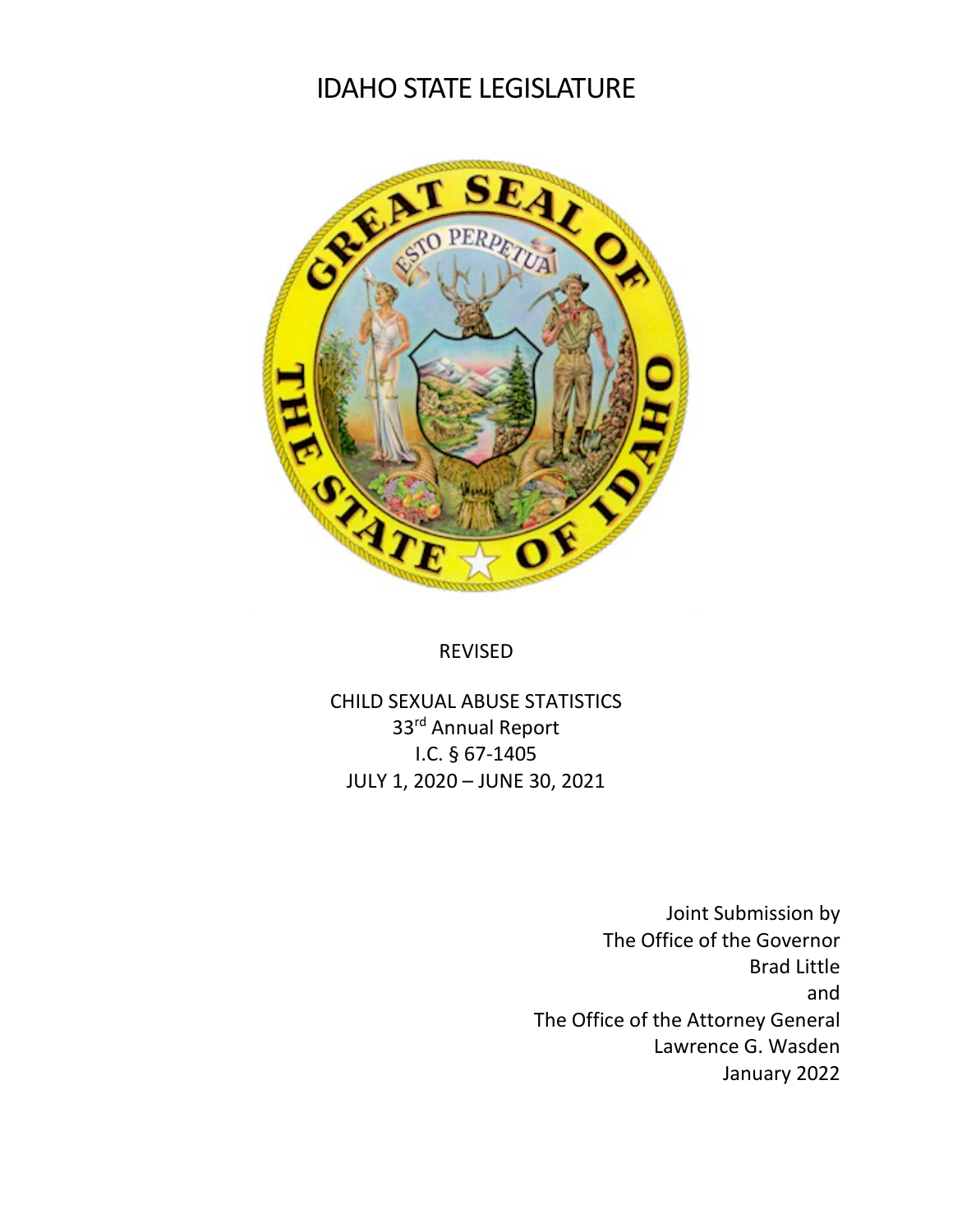

BRAD LITTLE Governor STATE OF IDAHO LAWRENCE G. WASDEN Attorney General STATE OF IDAHO

- To: The Idaho Legislature and the Citizens of Idaho
- Re: The Prosecution of Child Sexual Abuse

With this letter, we submit the annual report for Fiscal Year 2021 on the prosecution of child sexual abuse in Idaho.

Fiscal Year 2021 saw an increased number of reported incidents of child sexual abuse over the previous year, with 801 reported incidents compared to 796 the previous year, representing a 0.6% increase. Likewise, the total number of child sexual abuse cases filed rose to 1,033 cases, representing a 6.2% increase over the previous year. Both the number of reported incidents and filed cases are the highest numbers reported since data collection began.

Although it is unknown exactly why these numbers increased, it is likely that the Covid-19 pandemic was a contributing factor, as many people stayed home during work and school hours. Similarly, Idaho continues to experience a growing population, which logically translates into more incidents of child sexual abuse. Regardless of the exact cause for the increased number of incidents, this report emphasizes the serious nature of the problem, and highlights the need for enhanced efforts to combat child sexual abuse.

Those efforts require an ongoing commitment of public and private resources, supported by a strong collaboration that includes families, schools, churches, community and professional organizations, law enforcement and other public agencies. It is only through vigilance and a dedicated commitment by society, supported by adequate funding and resources, that we can meet our responsibility of protecting Idaho's children.

Sincerely,

State of Idaho State of Idaho

BRAD LITTLE LAWRENCE G. WASDEN Governor **Attorney General**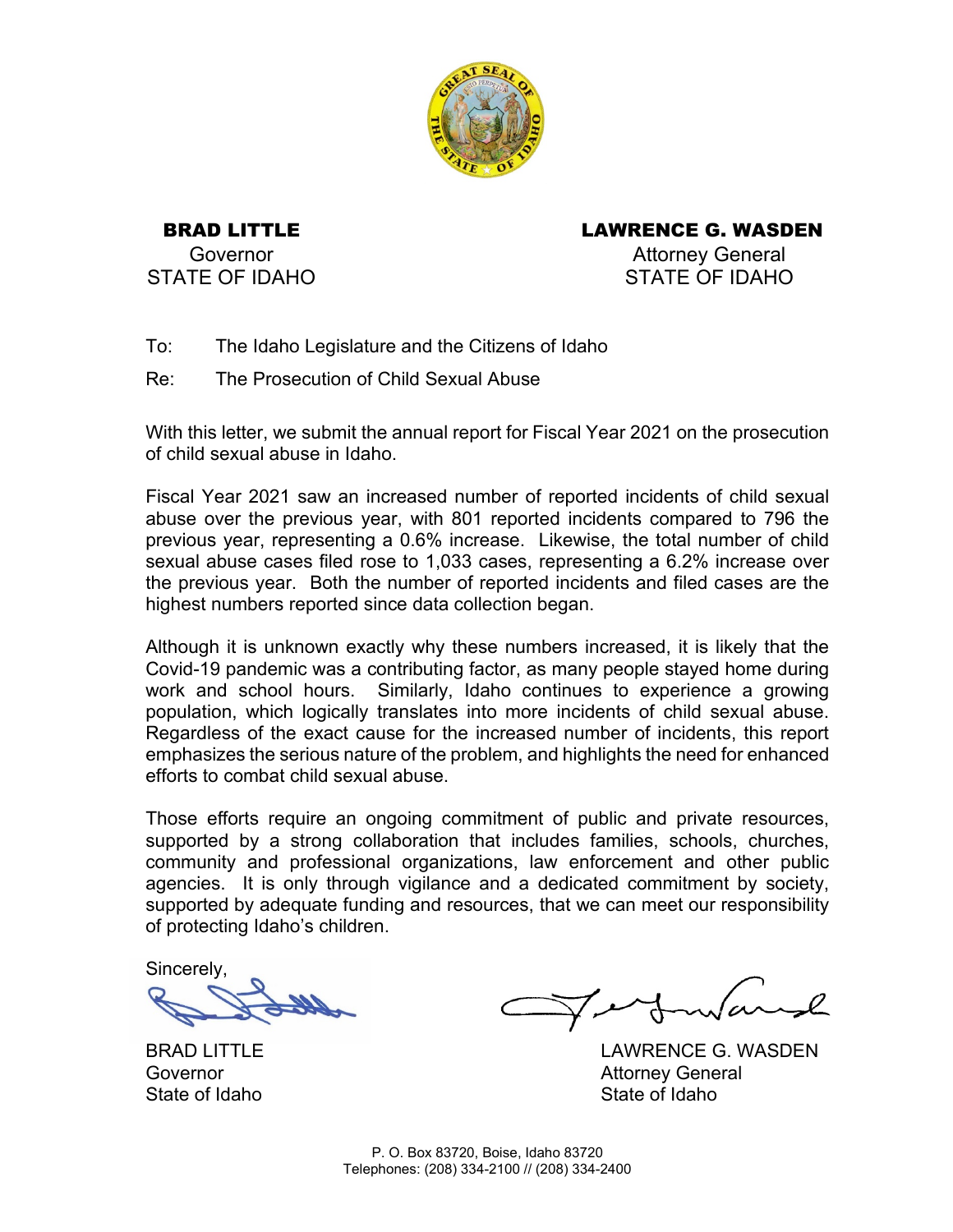# **ACKNOWLEDGEMENTS**

This 33rd Annual Report Was Prepared In Accordance With I.C. § 67-1405. With The Assistance Of The County Prosecuting Attorneys Throughout The State, The Supreme Court's Staff, The Department Of Health And Welfare, And The Commission Of Pardons And Parole, The Office Of The Attorney General Has Compiled Child Sexual Abuse Statewide Case Data For Fiscal Year 2021 As Reflected In This Report.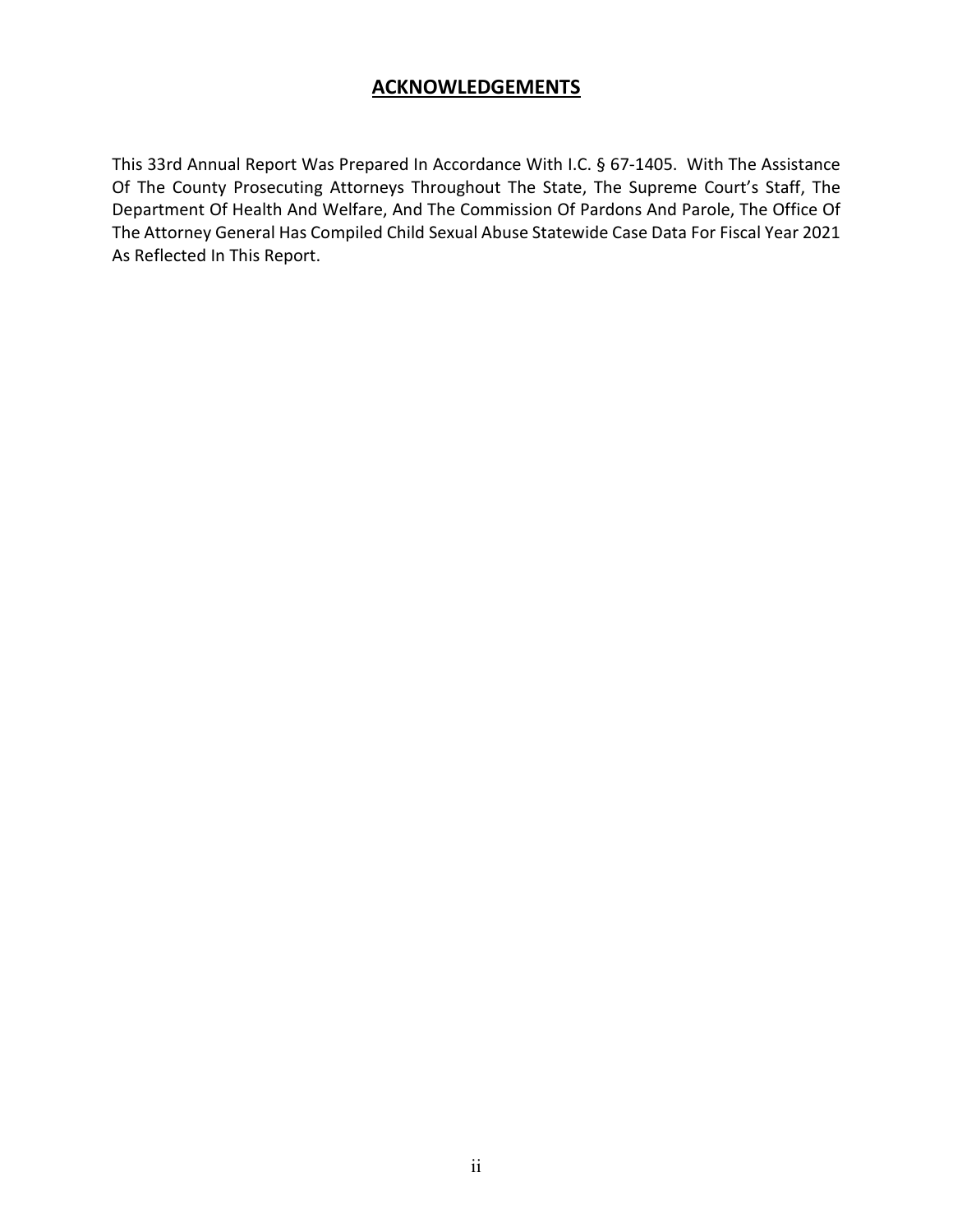# **TABLE OF CONTENTS**

### Page

|    |                                                                                                                      | 4  |
|----|----------------------------------------------------------------------------------------------------------------------|----|
|    |                                                                                                                      | 5  |
|    |                                                                                                                      | 6  |
|    | FY2021 CHILD SEXUAL ABUSE REPORT                                                                                     |    |
| L. |                                                                                                                      | 7  |
|    |                                                                                                                      | 8  |
|    | a. ADULT OFFENDERS                                                                                                   |    |
|    | CHART A1 - ADULT MOST FREQUENTLY FILED CHARGES                                                                       | 8  |
|    | CHART A2 - ADULT CASES FILED BY JUDICIAL DISTRICT                                                                    | 9  |
|    | b. JUVENILE OFFENDERS                                                                                                |    |
|    | CHART J1 - JUVENILE MOST FREQUENTLY FILED CHARGES                                                                    | 10 |
|    | CHART J2 - JUVENILE PETITIONS FILED BY JUDICIAL DISTRICT                                                             | 11 |
|    | III. DISPOSITION INFORMATION $-$ I.C. § 67-1405(3)                                                                   |    |
|    |                                                                                                                      | 12 |
|    | CHART A3 - ADULT SENTENCING DISPOSITIONS                                                                             | 12 |
|    |                                                                                                                      | 13 |
|    | CHART J3 - JUVENILE DISPOSITION INFORMATION                                                                          | 13 |
|    | IV. DISCHARGED OFFENDERS - I.C. § 67-1405(4)                                                                         |    |
|    |                                                                                                                      | 14 |
|    |                                                                                                                      | 18 |
|    |                                                                                                                      | 18 |
|    | b. TABLE $3 - CASES$ BY COUNTY $\ldots \ldots \ldots \ldots \ldots \ldots \ldots \ldots \ldots \ldots \ldots \ldots$ | 19 |
|    | c. TABLE $4$ – CASES BY TEN MOST POPULATED COUNTIES $\ldots \ldots \ldots \ldots$                                    | 20 |
|    | d. TABLE 5 – CASES BY TEN LEAST POPULATED COUNTIES. $\ldots \ldots \ldots \ldots$                                    | 20 |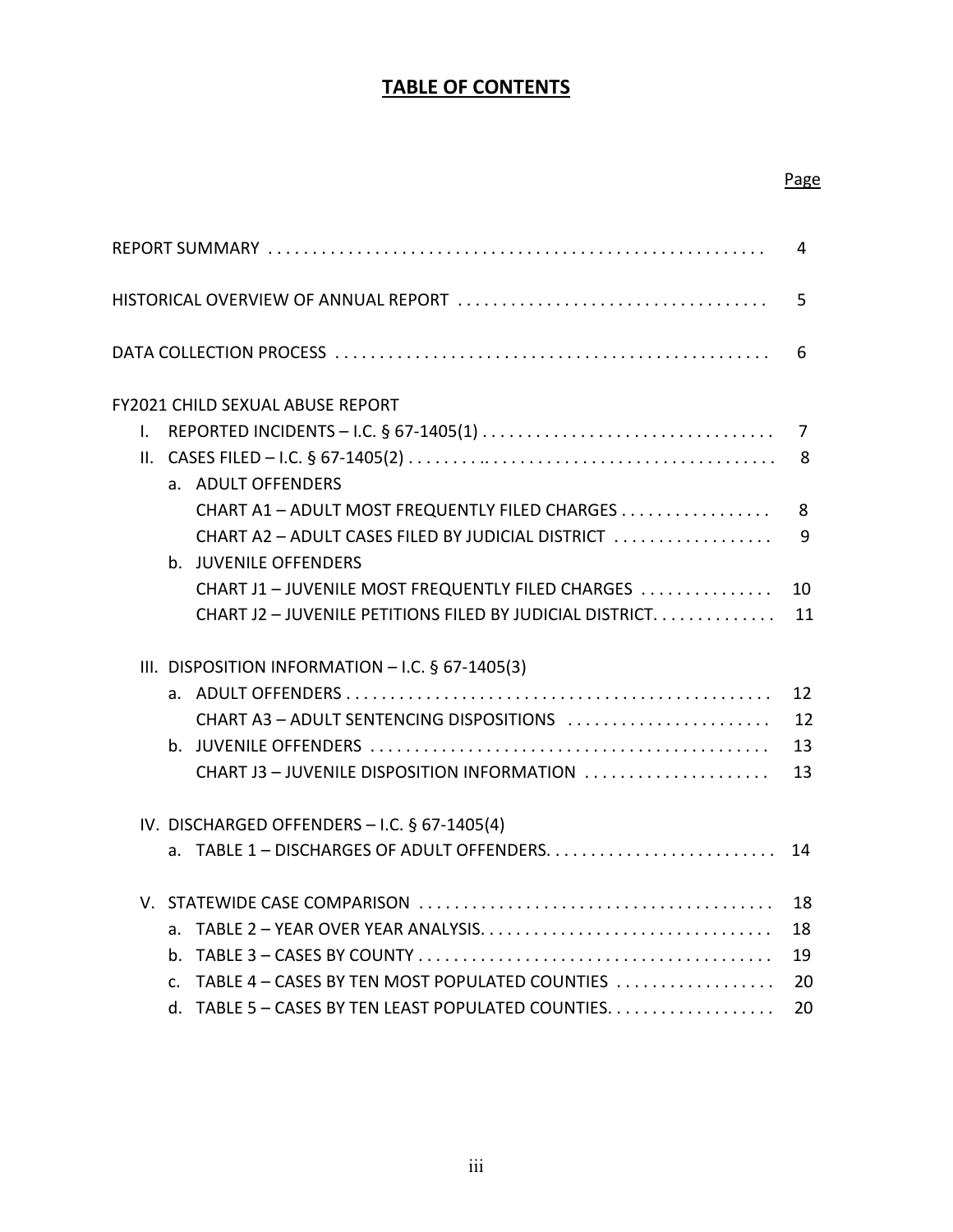# **REPORT SUMMARY**

| <b>Incidents Reported</b><br>I.C. $§$ 67-1405(1)   | A total of 801 incidents of child sexual abuse were reported to the<br>Department of Health and Welfare, Division of Family and<br>Community Services in FY2021.<br>This represents a 0.6% increase with five (5) more incidents reported                                                            |
|----------------------------------------------------|------------------------------------------------------------------------------------------------------------------------------------------------------------------------------------------------------------------------------------------------------------------------------------------------------|
|                                                    | over FY2020.                                                                                                                                                                                                                                                                                         |
| <b>Cases Filed</b><br>I.C. $§$ 67-1405(2)          | A total of 1,033 child sexual abuse cases were filed (854 adult, 179<br>juvenile) in Idaho District and Juvenile courts in FY2021.<br>This represents a 6.2% increase with 60 more cases filed over FY2020.                                                                                          |
|                                                    |                                                                                                                                                                                                                                                                                                      |
| <b>Disposition</b><br>I.C. $§ 67-1405(3)$          | Child Sexual Abuse Conviction/Disposition Status:<br>Prison $-92$ adults<br>Juvenile Corrections - 16 juveniles<br>Probation - 36 adults, 61 juveniles<br>Retained Jurisdiction - 36 adults<br>٠<br>Cases Pending - 470 adults, 80 juveniles<br>٠<br>Cases Dismissed - 220 adults, 22 juveniles<br>٠ |
| <b>Discharged Offenders</b><br>I.C. $§$ 67-1405(4) | The Commission of Pardons and Parole granted parole to 420 inmates<br>and discharged an additional 501 inmates who had served their entire<br>sentences during the FY2021 fiscal year for committing child sexual<br>abuse crimes.                                                                   |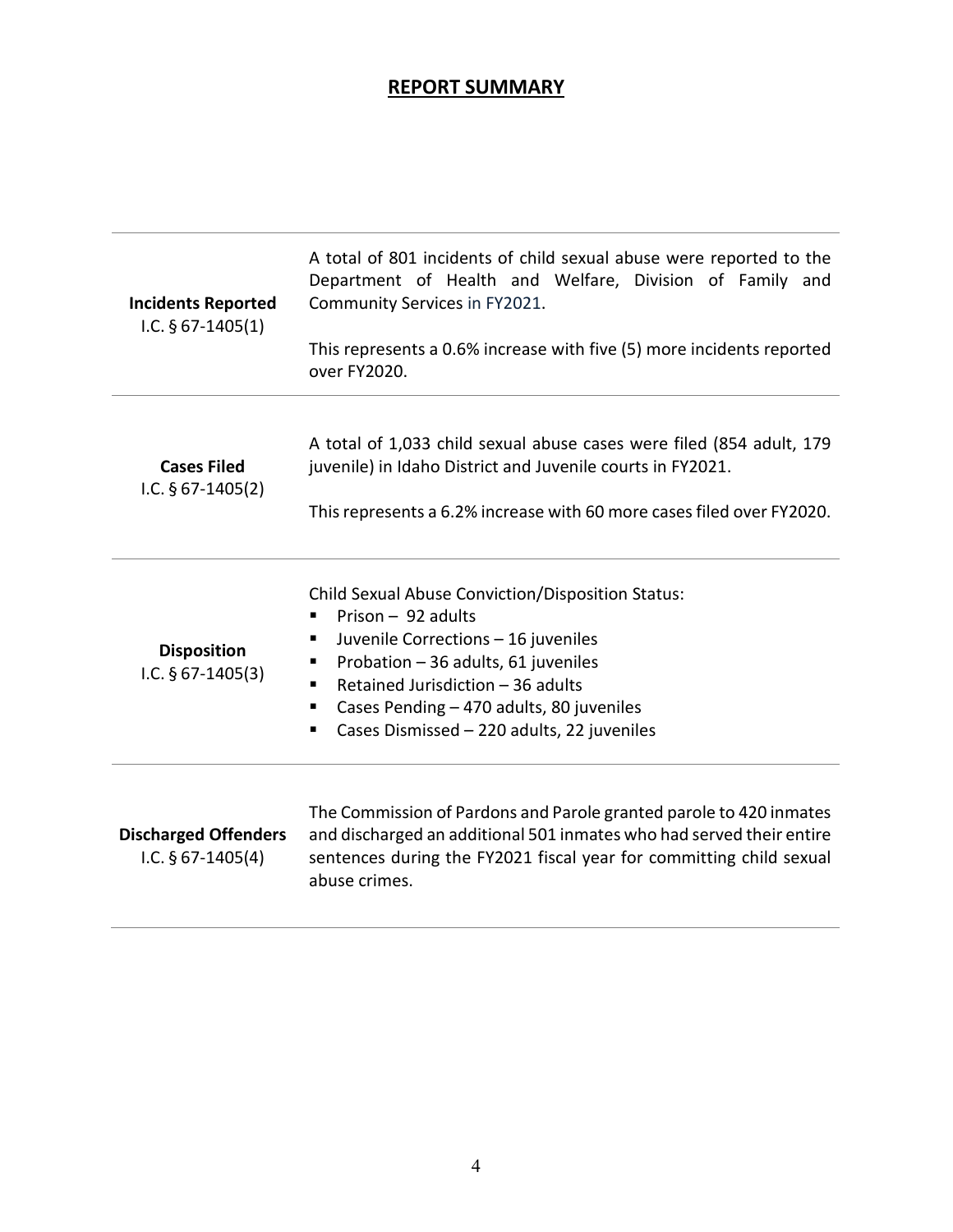# **HISTORICAL OVERVIEW OF ANNUAL REPORT**

With the passage of House Bill 362 in 1989 (adding § 67-1405 to the Idaho code), the duties of the Attorney General were expanded to include preparation of an annual statistical report regarding child sexual abuse in Idaho. The annual reports presented to the Idaho Legislature since 1990 are available at [https://www.ag.idaho.gov/office-resources/sexual-child-abuse](https://www.ag.idaho.gov/office-resources/sexual-child-abuse-reports/)[reports/.](https://www.ag.idaho.gov/office-resources/sexual-child-abuse-reports/)

The collection of data and preparation of this report for FY2021 is the result of the Attorney General's staff efforts to prepare a report that complies with the statutory directives of I.C. § 67- 1405. This report is jointly submitted by Governor Brad Little and Attorney General Lawrence Wasden.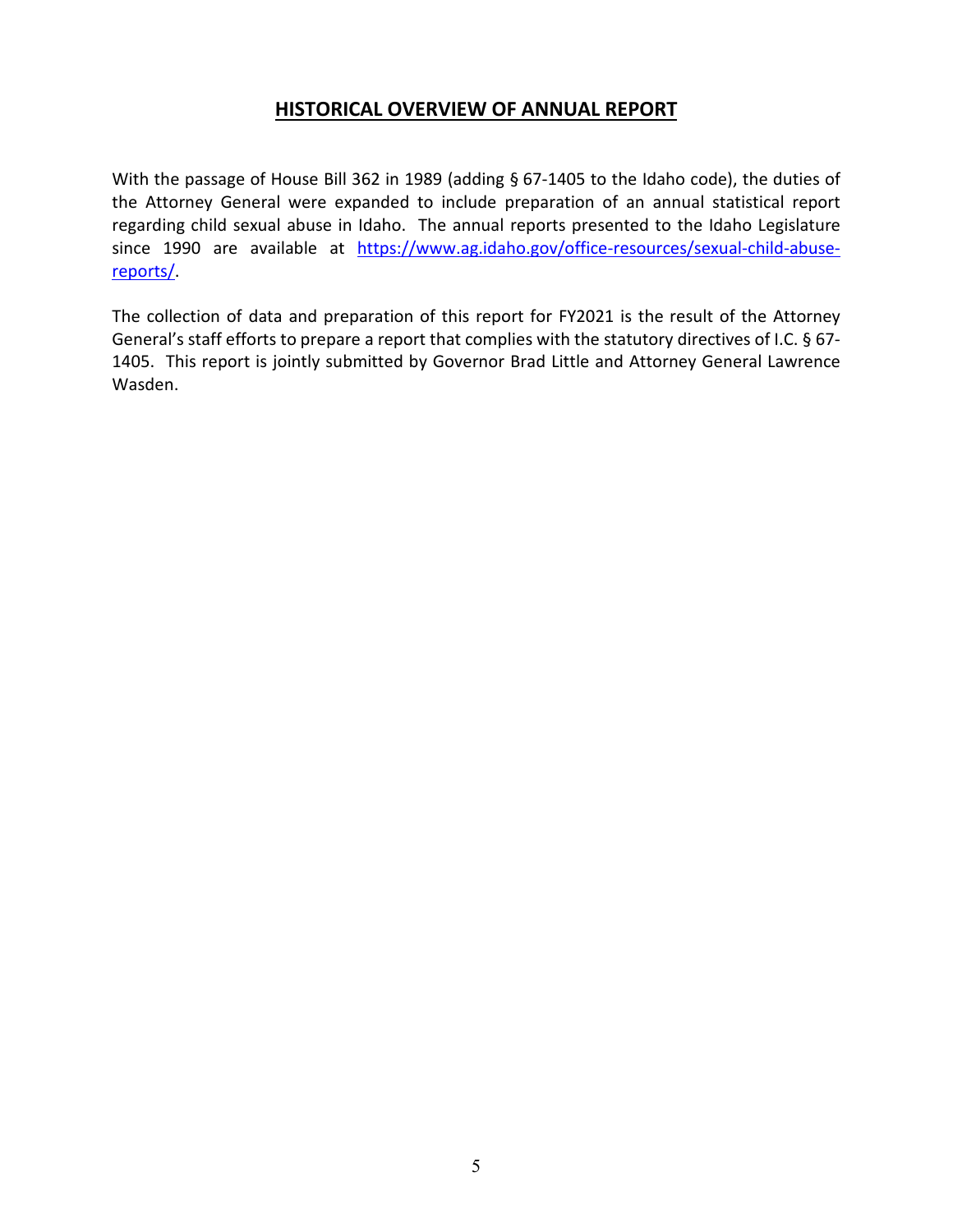# **DATA COLLECTION PROCESS**

This report includes data on FY2021 (July 1, 2020 to June 30, 2021) child sexual abuse incidents reported to the Department of Health and Welfare, the adult and juvenile child sexual abuse cases filed by county prosecutors, the dispositions of the child sexual abuse cases, and information concerning the discharge of inmates who were convicted of child sexual abuse crimes. The process of gathering information included in this report was initiated at the close of the fiscal year in July 2021.

In keeping with the intent of I.C. § 67-1405, the Office of the Attorney General collected data through systems and processes presently utilized by the contributing governmental entities. For example, information concerning the reporting of child sexual abuse incidents was gathered from "Facts, Figures, Trends, 2020-2021: A report prepared by the Idaho Department of Health and Welfare." FY2021 case and disposition information was initially obtained through the Supreme Court's statewide case management database and then presented to each county prosecutor's office for review and verification. Discharge and parole release information was collected from existing Commission of Pardons and Parole FY2021 data.

In this report, the Office of the Attorney General has endeavored to collect and include child sexual abuse data pertaining to: (1) incidents; (2) cases; (3) dispositions; and (4) discharged inmates as required by I.C. § 67-1405. This report includes cases involving the following statutory sexual offenses involving children:

- Injury to Children (I.C.  $\S$  18-1501)
- Sexual Abuse of a Child Under the Age of Sixteen Years (I.C. § 18-1506)
- Ritualized Abuse of a Child (I.C. § 18-1506A)
- Sexual Exploitation of a Child (I.C. § 18-1507)
- **Possession of Sexually Exploitative Materials (I.C. § 18-1507A)**
- Lewd Conduct With a Minor Child Under Sixteen (I.C. § 18-1508)
- Sexual Battery of a Minor Child Sixteen or Seventeen Years of Age (I.C. § 18-1508A)
- Enticing of Children (I.C. § 18-1509)
- Enticing of Children Over the Internet (I.C. § 18-1509A)

Consistent with the statutory mandate, this report includes only information available through existing systems and resources relating to reported incidents, cases filed, dispositions, and offenders discharged in child sexual abuse cases involving the above statutory sections.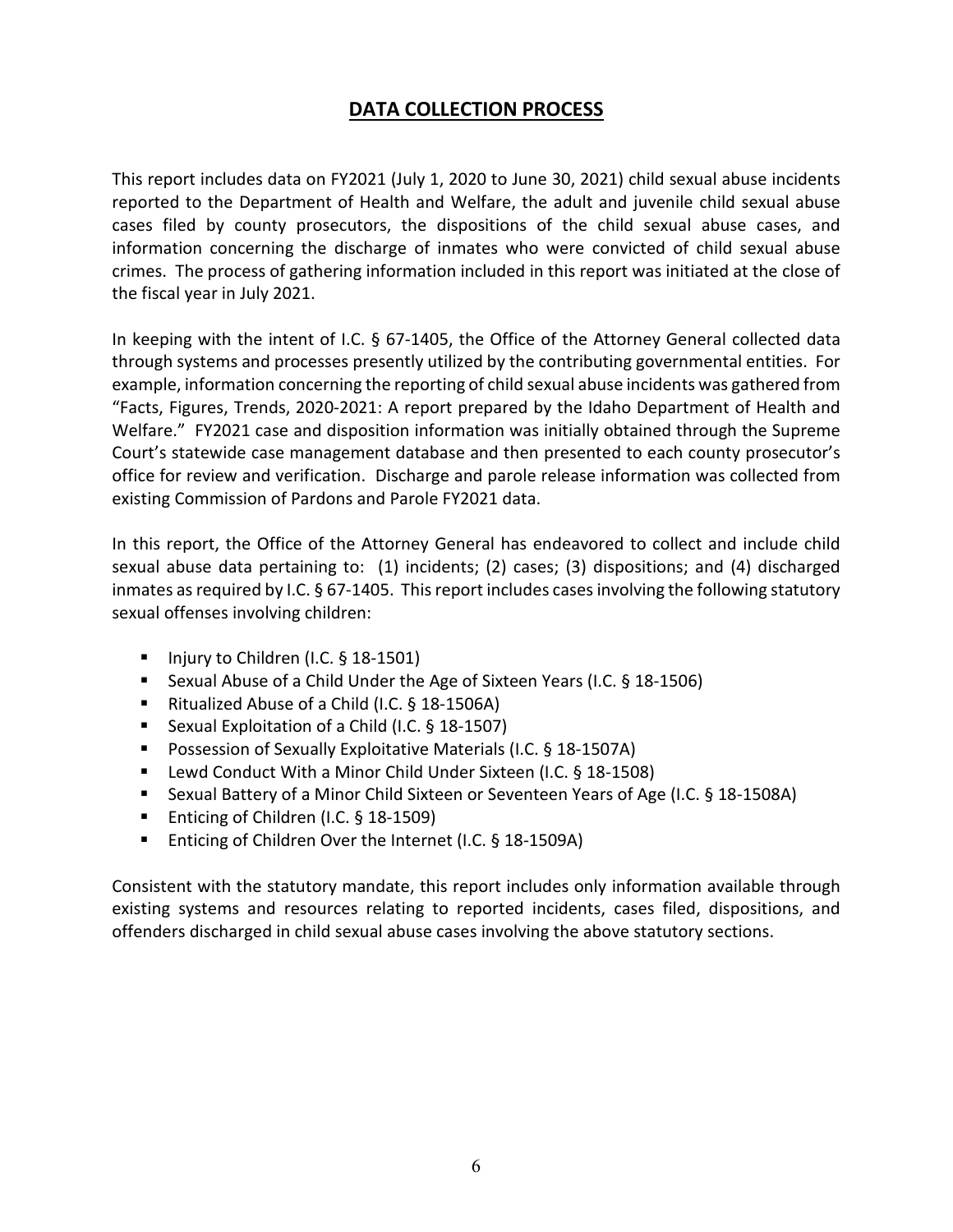# **I. REPORTED INCIDENTS**

Idaho Code § 67-1405(1) provides:

\_\_\_\_\_\_\_\_\_\_\_\_\_\_\_\_\_\_\_\_\_\_\_\_\_\_\_\_

The Department Of Health And Welfare, each city police department, each county sheriff and the Idaho State Police shall submit to the Office of the Attorney General a report of each child sexual abuse incident reported to each agency of state or local government. The report shall contain such information as specified by the Attorney General. It shall be the duty of the Attorney General to the greatest extent possible to use and develop the information required in this section on forms currently in use by each governmental entity, thus avoiding unnecessary paperwork.

In this report, the Office of the Attorney General has included the child sexual abuse incident data reported by the Department of Health and Welfare<sup>1</sup> for Fiscal Years 2007-2021, which is summarized as follows:

|                    |           | Percentage            |
|--------------------|-----------|-----------------------|
| <b>Fiscal Year</b> | Incidents | Increase+ / Decrease- |
| July $1 -$ June 30 |           | over Prior Year       |
|                    |           |                       |
| 2021               | 801       | $+0.6%$               |
| 2020               | 796       | $+2.7%$               |
| 2019               | 775       | +17.4%                |
| 2018               | 660       | $+22.5%$              |
| 2017               | 539       | $-1.1%$               |
| 2016               | 545       | $+26.5%$              |
| 2015               | 431       | $-16.8%$              |
| 2014               | 518       | $-15.2%$              |
| 2013               | 611       | +37.9%                |
| 2012               | 443       | $+3.8%$               |
| 2011               | 427       | +24.5%                |
| 2010               | 343       | $-10.9%$              |
| 2009               | 385       | 0%                    |
| 2008               | 385       | $-7.2%$               |
| 2007               | 415       | $-8.2%$               |
| 2006               | 452       |                       |
|                    |           |                       |

The statistics maintained by the Department of Health and Welfare include those reports of child sexual abuse which required the Department's involvement. These statistics do not include incidents of child sexual abuse which may have been reported to law enforcement but did not involve the services of the Department of Health and Welfare.<sup>2</sup>

<sup>&</sup>lt;sup>1</sup>See "Facts, Figures, Trends, 2020-2021: A Report prepared by Idaho Department of Health & Welfare.

<sup>&</sup>lt;sup>2</sup>The Attorney General recognizes that some incidents of child sexual abuse may be reported to local law enforcement entities but not reported to or investigated by the Dept. of Health and Welfare. There are no systems presently in place to identify such reports or to account for duplicate reporting of the same incident. Therefore, incident information included in this report is limited to those incidents of child sexual abuse reported to and investigated by the Department of Health and Welfare.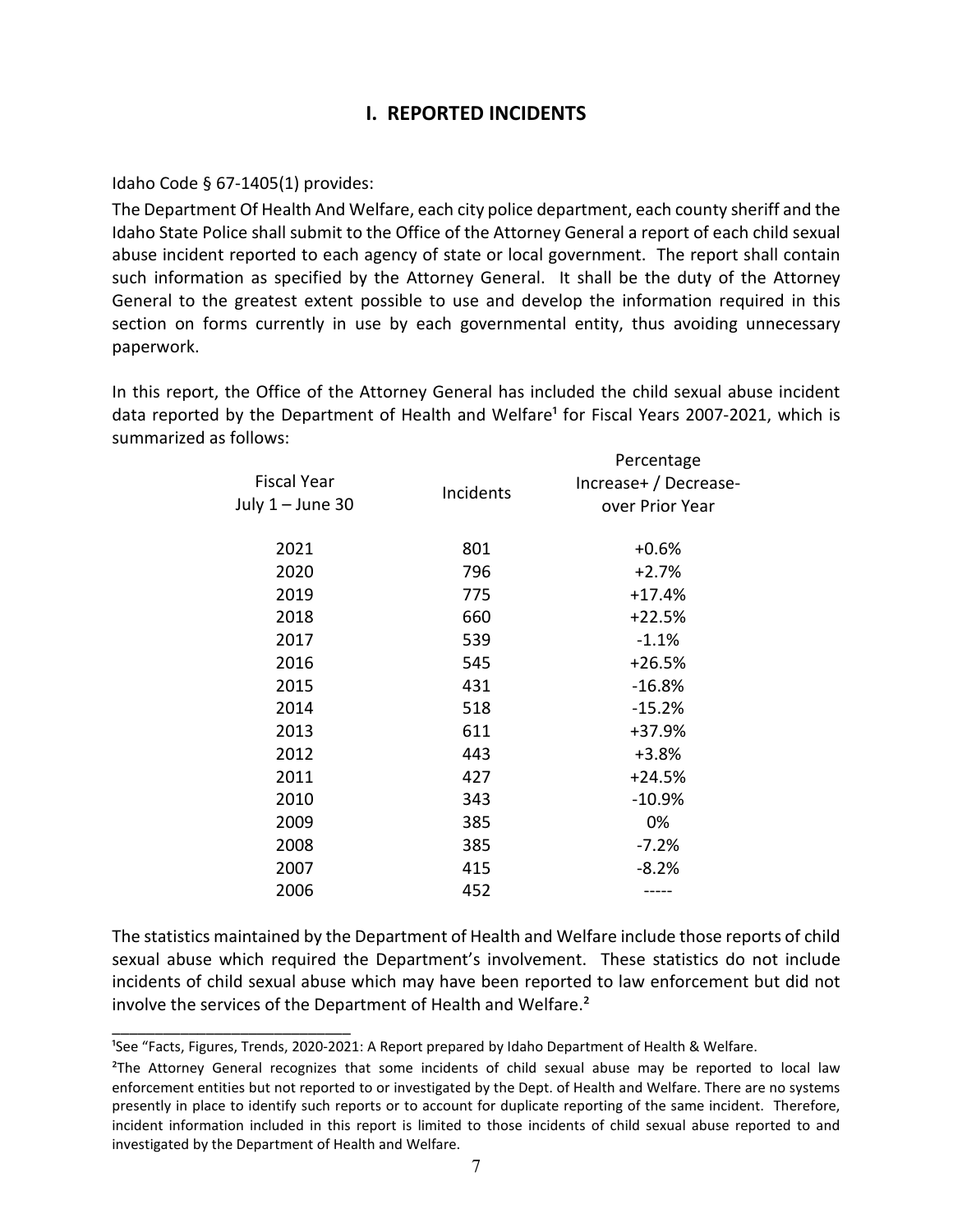# **II. CASES FILED**

Idaho Code § 67-1405(2) provides:

It shall be the duty of each county Prosecuting Attorney to submit to the Office of the Attorney General a report of each child sexual abuse case handled by the Prosecuting Attorney. The report required pursuant to this section shall be designed by the Attorney General to minimize the paperwork impact on each county Prosecutor.

### A. ADULT OFFENDERS

A total of 854 cases involving adults were filed in Idaho District Court. Chart A1 depicts the breakdown of types of charges among the child sexual abuse cases filed against adults.



Representing 40.7% of cases filed, I.C. §18-1508 Lewd Conduct with a Minor Under 16, continues to be the most frequently filed charge among adult offenders.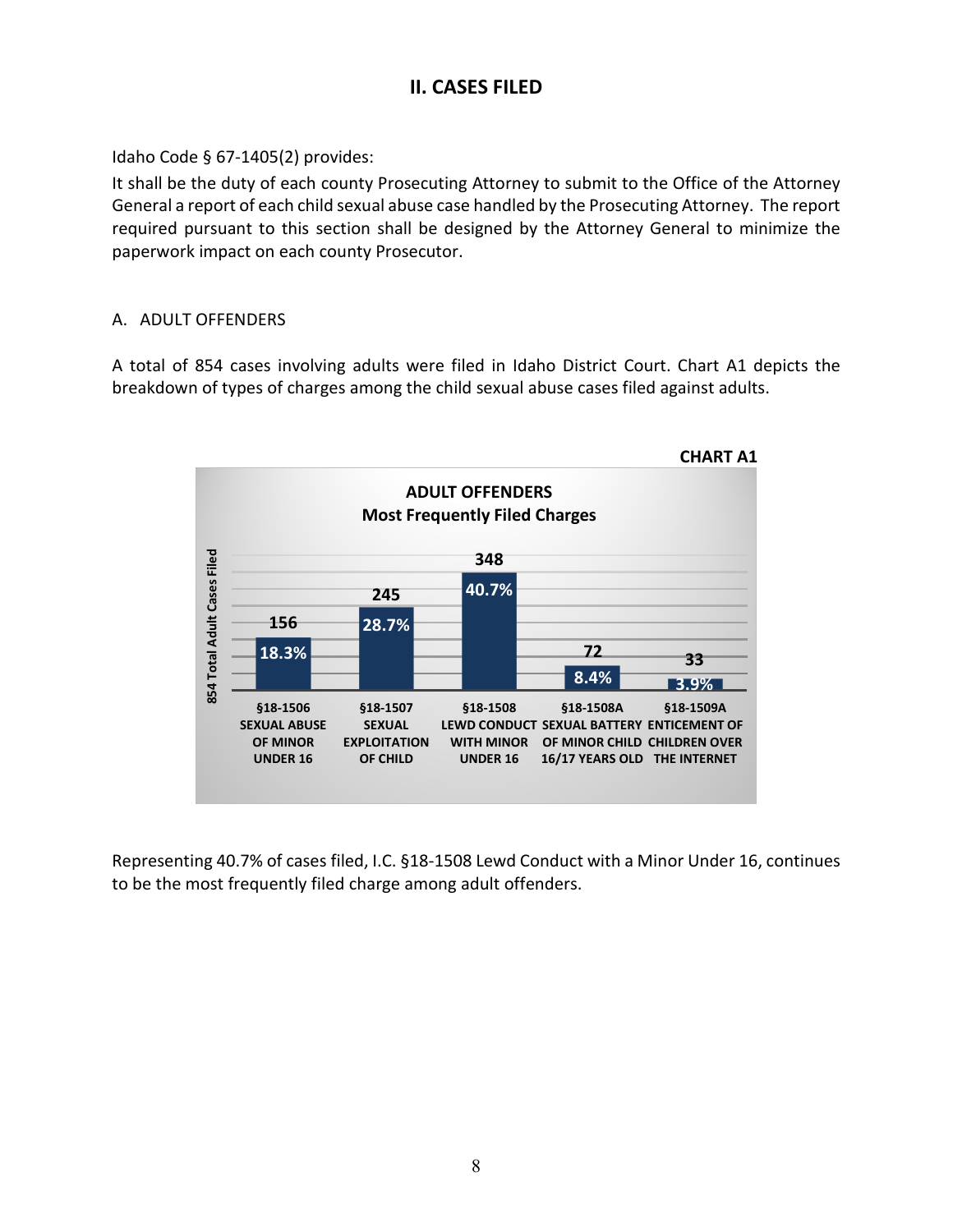Chart A2 reflects the number of child sexual abuse adult offender cases filed in FY2021 among each of Idaho's seven judicial districts.



 **CHART A2**



The 1<sup>st</sup> and 3<sup>rd</sup> Judicial Districts of Idaho reported filing the highest number of cases, representing 44.4% of the 854 adult offender cases.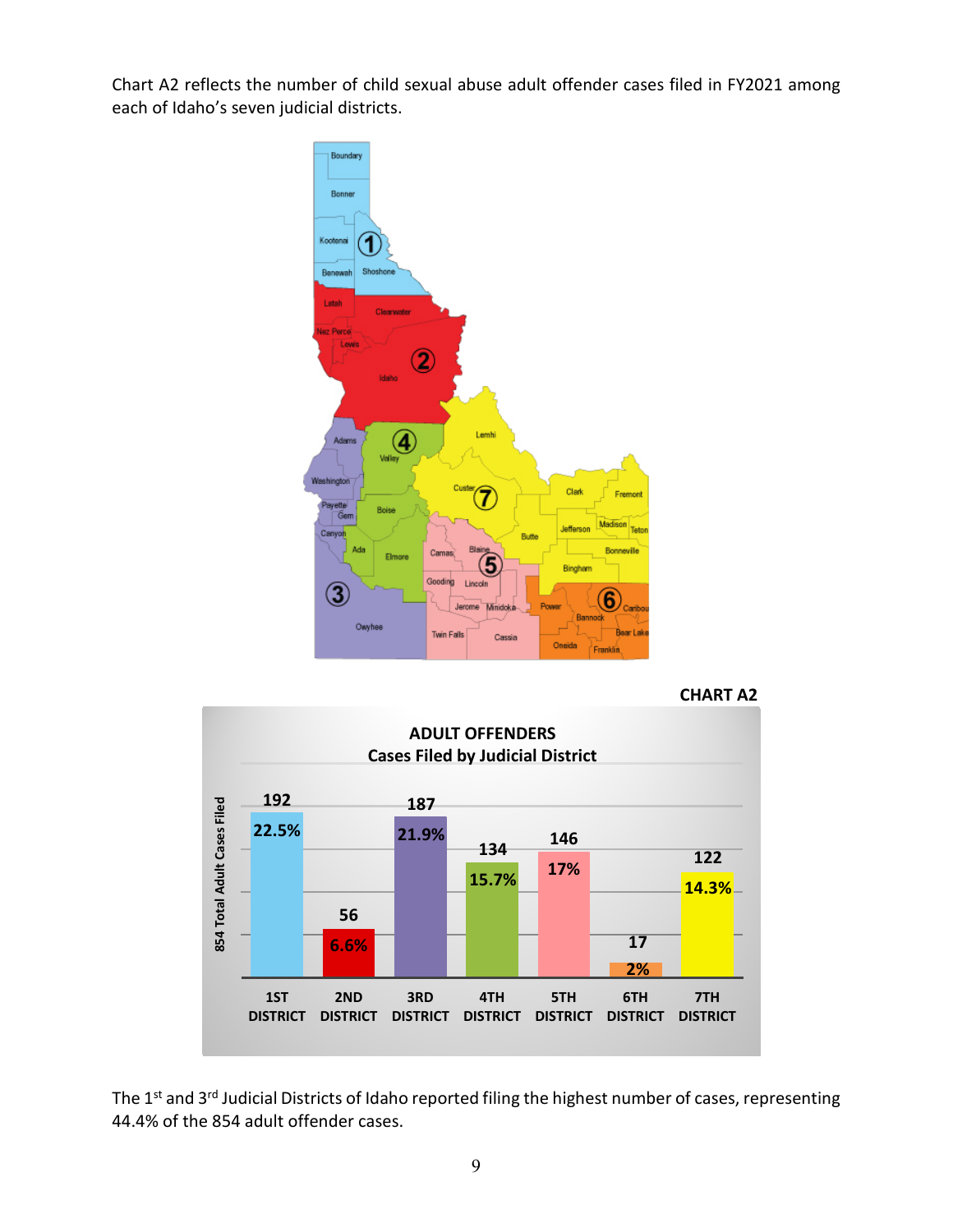#### B. JUVENILE OFFENDERS

A total of 179 cases involving juveniles were filed in Idaho District Court. Chart J1 depicts the breakdown of types of charges among child sexual abuse cases filed against juveniles.



Representing 79.8% of cases, Lewd Conduct with a Minor Under 16, I.C. § 18-1508, continues to be the predominant charge in child sexual abuse cases where the offender is a juvenile.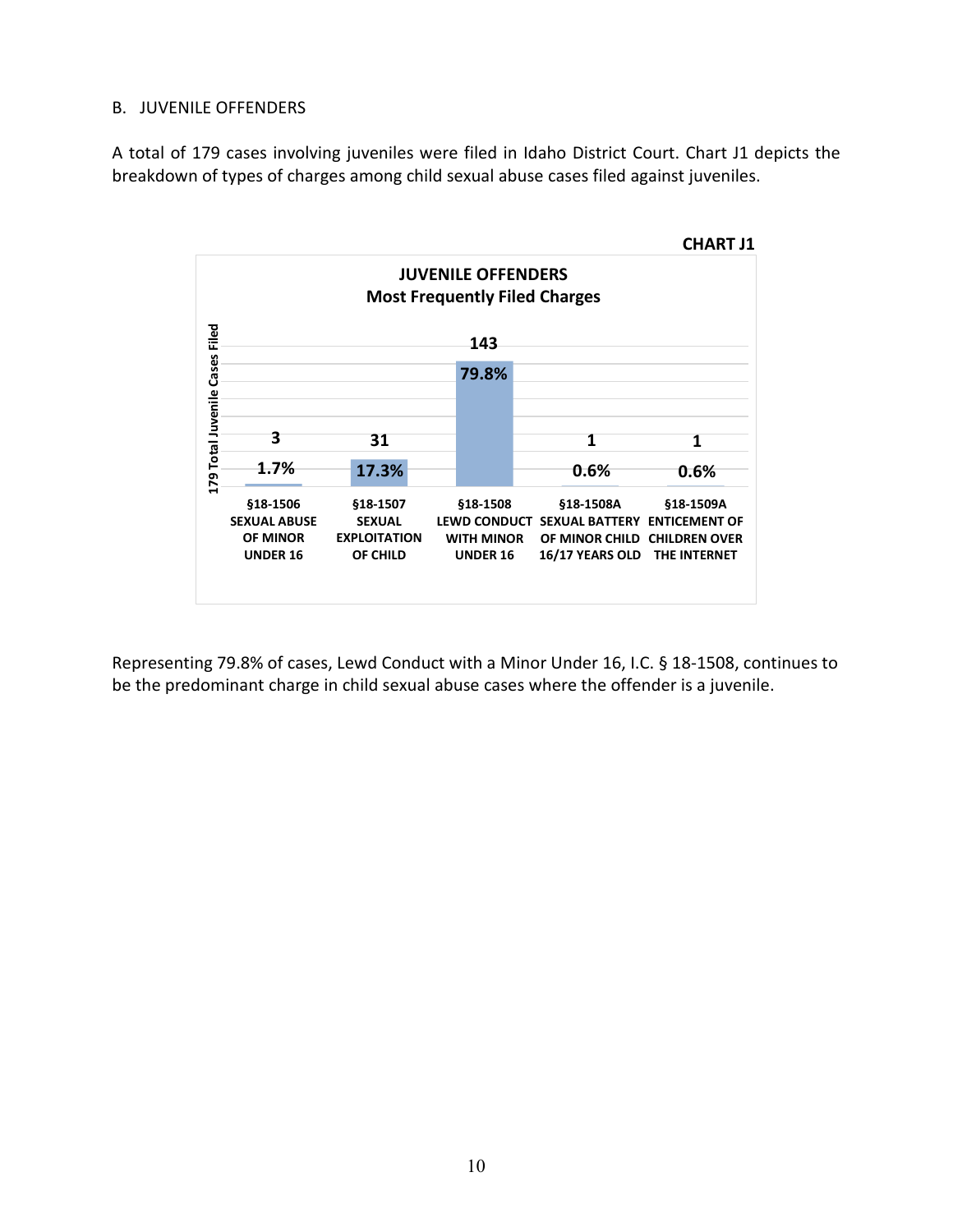Chart J2 reflects the breakdown of the 179 juvenile offender petitions filed among each of Idaho's seven judicial districts.





 **CHART J2**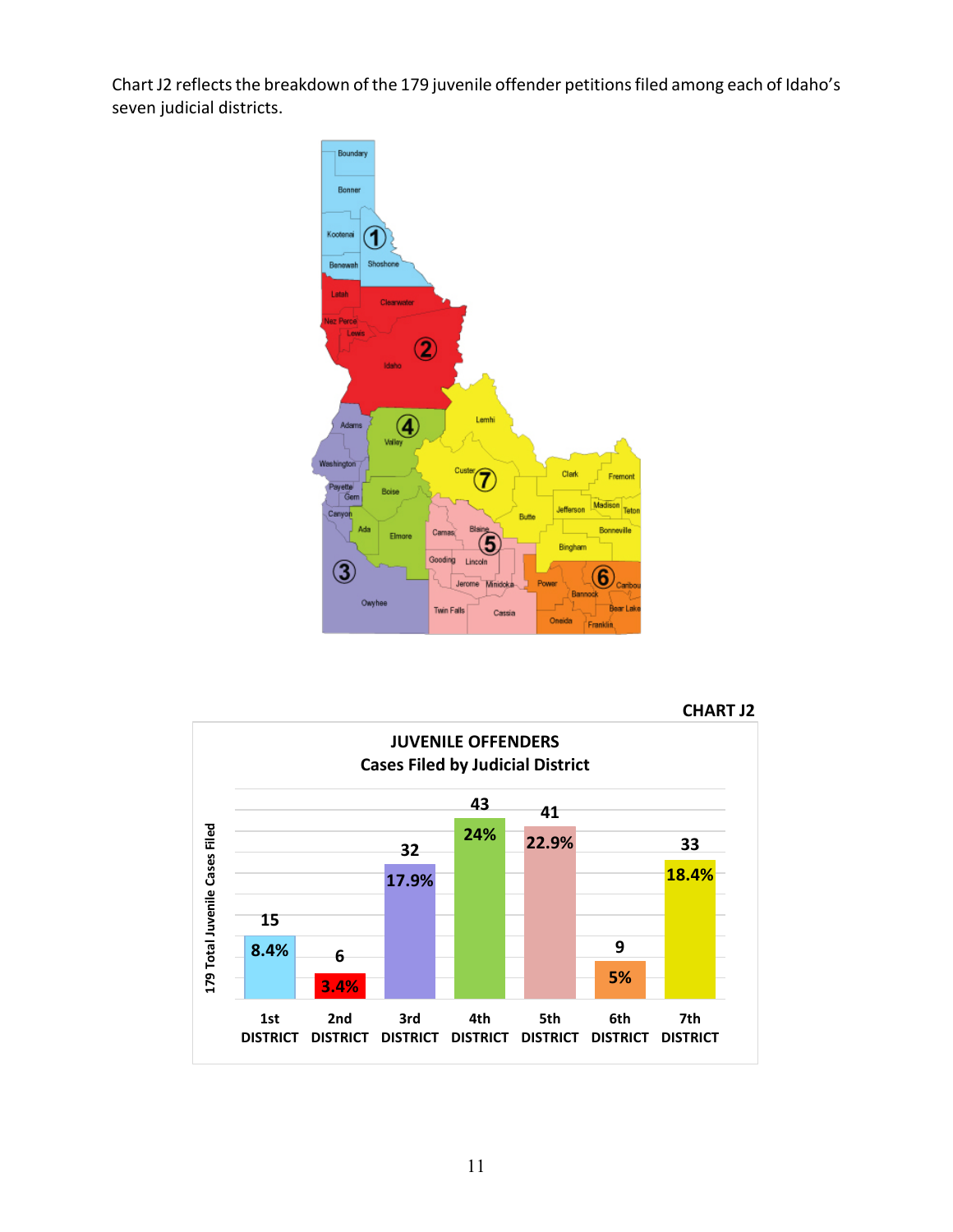#### **III. DISPOSITION INFORMATION**

Idaho Code § 67-1405(3) provides:

The Administrative Office of the Courts shall submit to the Office of the Attorney General a report showing the disposition of each child sexual abuse case handled by each of the district courts throughout the state. This reporting requirement may be satisfied by submission of a copy of a judgment made and entered in each case.

#### A. ADULT OFFENDER DISPOSITIONS

Chart A3 depicts case status and the number of convictions obtained against adult offenders in child sexual abuse cases.



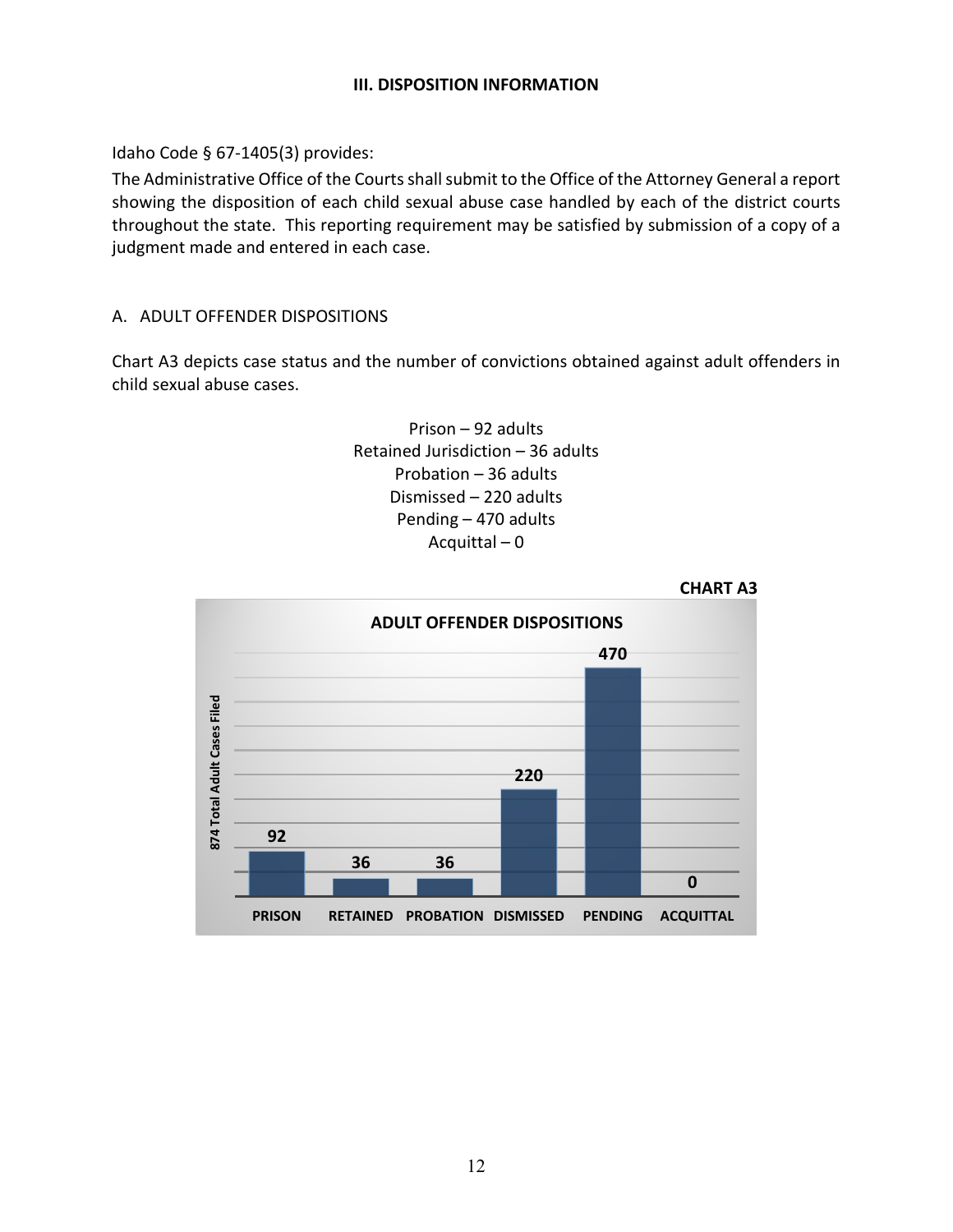#### B. JUVENILE OFFENDER DISPOSITIONS

Chart J3 shows the 179 juvenile child sexual abuse case dispositions in FY2021 were as follows:

Juvenile Corrections – 16 juveniles Probation – 61 juveniles Dismissed – 22 juveniles Pending – 80 juveniles Acquittal – 0

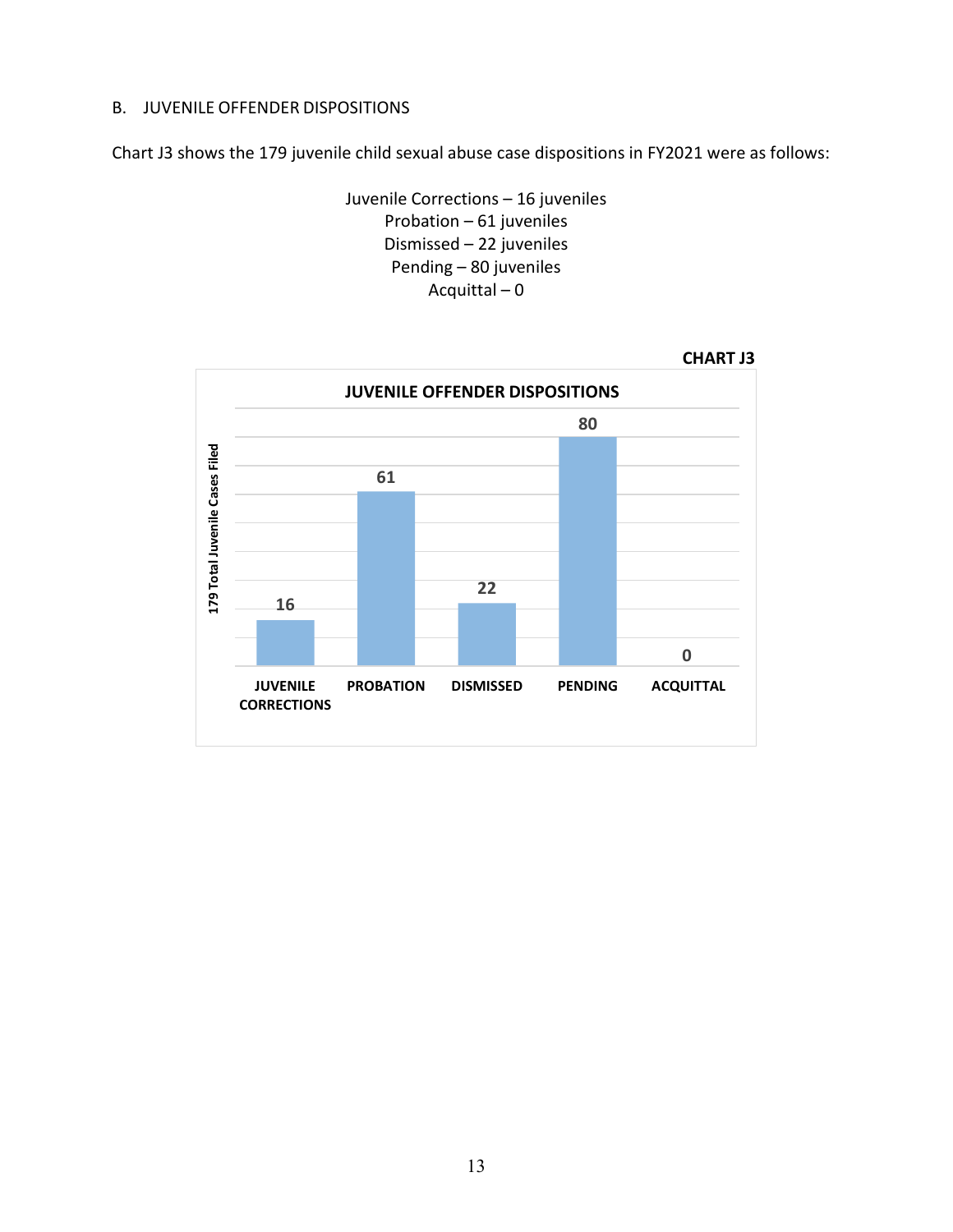#### **IV. DISCHARGED OFFENDERS**

Idaho Code § 67-1405(4) provides:

The Commission on Pardons and Parole shall submit to the Office of the Attorney General a report showing the release or discharge of any individual convicted of a crime involving child sexual abuse. Such report shall be designed to minimize the paperwork impact upon the commission.

The Commission of Pardons and Parole reported it granted parole to 420 inmates and discharged an additional 501 inmates who had completed their sentences. These inmates were offenders serving sentences for committing child sexual abuse crimes as outlined in Table 1.

|                  |                                 |                                          |                                                         |                                                                                              |                                                     |                                                                   |                                                                     | <b>TABLE 1</b> |
|------------------|---------------------------------|------------------------------------------|---------------------------------------------------------|----------------------------------------------------------------------------------------------|-----------------------------------------------------|-------------------------------------------------------------------|---------------------------------------------------------------------|----------------|
| <b>COUNTY</b>    | <b>DISCHARGE</b><br><b>TYPE</b> | §18-1501<br><b>Injury to</b><br>Children | §18-1506<br><b>Sexual Abuse</b><br>of Minor<br>Under 16 | §18-1507A<br><b>Possession</b><br><b>Sexually</b><br><b>Exploitative</b><br><b>Materials</b> | §18-1508<br>Lewd<br>Conduct<br>w/ Minor<br>Under 16 | §18-1508A<br><b>Sexual Battery</b><br>of Minor 16/17<br><b>VO</b> | §18-1509A<br><b>Enticing of</b><br>Children over<br><b>Internet</b> | <b>TOTAL</b>   |
|                  | Discharge                       | 37                                       | 27                                                      | 11                                                                                           | 20                                                  | 11                                                                | 10                                                                  | 116            |
| <b>ADA</b>       | Paroled                         | 72                                       | 24                                                      | 6                                                                                            | 32                                                  | 10                                                                | $\overline{7}$                                                      | 151            |
|                  | Probation                       | 30                                       | 4                                                       | 0                                                                                            | 6                                                   | 4                                                                 | 5                                                                   | 49             |
|                  | Discharge                       | $\mathbf{1}$                             | 3                                                       | $\overline{2}$                                                                               | $\Omega$                                            | $\Omega$                                                          | $\overline{2}$                                                      | 8              |
| <b>ADAMS</b>     | Paroled                         | $\Omega$                                 | $\Omega$                                                | $\Omega$                                                                                     | 0                                                   | 0                                                                 | $\Omega$                                                            | $\Omega$       |
|                  | Probation                       | $\Omega$                                 | 3                                                       | $\Omega$                                                                                     | $\Omega$                                            | 0                                                                 | $\Omega$                                                            | 3              |
|                  | Discharge                       | 17                                       | 23                                                      | 0                                                                                            | 12                                                  | 8                                                                 | 0                                                                   | 60             |
| <b>BANNOCK</b>   | Paroled                         | 16                                       | 6                                                       | $\boldsymbol{0}$                                                                             | 9                                                   | $\overline{2}$                                                    | $\mathbf 0$                                                         | 33             |
|                  | Probation                       | 13                                       | $\overline{2}$                                          | $\pmb{0}$                                                                                    | $\mathbf 0$                                         | 0                                                                 | 0                                                                   | 15             |
|                  | Discharge                       | $\mathbf{0}$                             | $\pmb{0}$                                               | $\mathbf 0$                                                                                  | $\mathbf 0$                                         | $\pmb{0}$                                                         | $\mathbf 0$                                                         | 0              |
| <b>BEAR LAKE</b> | Paroled                         | $\mathbf 0$                              | 3                                                       | $\pmb{0}$                                                                                    | 4                                                   | 0                                                                 | 0                                                                   | 7              |
|                  | Probation                       | $\mathbf 0$                              | $\mathbf 0$                                             | $\mathbf 0$                                                                                  | $\overline{2}$                                      | $\mathbf 0$                                                       | $\mathbf 0$                                                         | $\overline{2}$ |
|                  | Discharge                       | $\mathbf 0$                              | $\mathbf 0$                                             | $\mathbf 0$                                                                                  | $\mathbf 0$                                         | 0                                                                 | 0                                                                   | $\mathsf 0$    |
| <b>BENEWAH</b>   | Paroled                         | $\Omega$                                 | $\mathbf 0$                                             | $\mathbf 0$                                                                                  | $\mathbf 0$                                         | $\mathbf 0$                                                       | $\mathbf 0$                                                         | $\pmb{0}$      |
|                  | Probation                       | $\mathbf{1}$                             | 0                                                       | $\mathbf 0$                                                                                  | 0                                                   | 0                                                                 | 0                                                                   | $\mathbf{1}$   |
|                  | Discharge                       | 4                                        | $\overline{2}$                                          | $\mathbf{1}$                                                                                 | $\overline{2}$                                      | $\mathbf 0$                                                       | $\mathbf 0$                                                         | 9              |
| <b>BINGHAM</b>   | Paroled                         | $\overline{2}$                           | $\overline{2}$                                          | $\mathbf{1}$                                                                                 | $\overline{2}$                                      | $\mathbf 0$                                                       | 0                                                                   | 7              |
|                  | Probation                       | 3                                        | $\mathbf 0$                                             | $\mathbf 0$                                                                                  | $\overline{4}$                                      | $\mathbf 0$                                                       | $\Omega$                                                            | $\overline{7}$ |
|                  | Discharge                       | 1                                        | $\mathbf 0$                                             | $\mathbf 0$                                                                                  | $\mathbf{1}$                                        | 0                                                                 | 0                                                                   | $\overline{2}$ |
| <b>BLAINE</b>    | Paroled                         | $\Omega$                                 | $\mathbf 0$                                             | $\mathbf 0$                                                                                  | $\mathbf 0$                                         | $\mathbf 0$                                                       | $\mathbf 0$                                                         | $\pmb{0}$      |
|                  | Probation                       | 3                                        | $\overline{2}$                                          | $\Omega$                                                                                     | $\overline{2}$                                      | $\Omega$                                                          | $\overline{2}$                                                      | 9              |
|                  | Discharge                       | 3                                        | $\mathbf 0$                                             | $\mathbf 0$                                                                                  | $\mathbf 0$                                         | $\mathbf 0$                                                       | $\mathbf 0$                                                         | 3              |
| <b>BOISE</b>     | Paroled                         | 2                                        | $\mathbf 0$                                             | $\mathbf 0$                                                                                  | 0                                                   | 0                                                                 | 0                                                                   | $\overline{2}$ |
|                  | Probation                       | $\overline{2}$                           | $\mathbf 0$                                             | $\mathbf 0$                                                                                  | $\mathbf 0$                                         | $\mathbf 0$                                                       | $\mathbf 0$                                                         | $\overline{2}$ |
|                  |                                 |                                          |                                                         |                                                                                              |                                                     |                                                                   |                                                                     |                |

#### **DISCHARGES OF ADULT OFFENDERS Reported by the Commission on Pardons and Parole**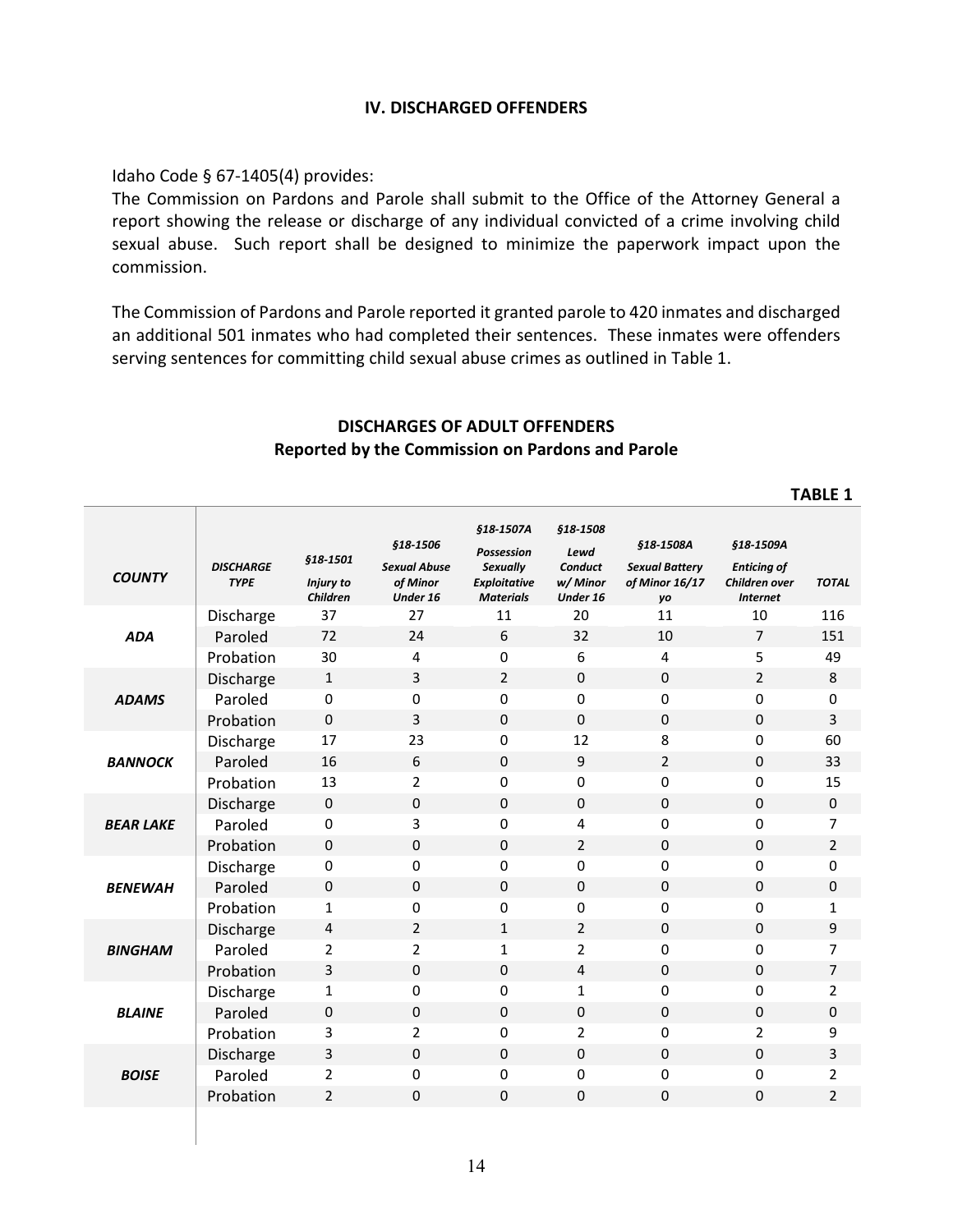|                   |           | §18-1501       | <b>§18-1506</b> | §18-1507A    | <b>§18-1508</b>         | §18-1508A      | §18-1509A      | <b>TOTAL</b>            |
|-------------------|-----------|----------------|-----------------|--------------|-------------------------|----------------|----------------|-------------------------|
|                   | Discharge | 1              | 3               | 0            | $\pmb{0}$               | $\pmb{0}$      | 3              | 7                       |
| <b>BONNER</b>     | Paroled   | 5              | $\pmb{0}$       | $\pmb{0}$    | $\pmb{0}$               | 0              | $\overline{4}$ | 9                       |
|                   | Probation | 3              | 1               | 0            | 0                       | 0              | $\pmb{0}$      | 4                       |
|                   | Discharge | 6              | 10              | $\mathbf 2$  | 5                       | $\pmb{0}$      | $\pmb{0}$      | 23                      |
| <b>BONNEVILLE</b> | Paroled   | $\overline{2}$ | 4               | $\mathbf 1$  | 11                      | 0              | $\pmb{0}$      | 18                      |
|                   | Probation | 8              | $\overline{2}$  | $\mathbf 2$  | $\overline{\mathbf{4}}$ | $\pmb{0}$      | $\mathbf 1$    | 17                      |
|                   | Discharge | 4              | $\mathbf 0$     | $\pmb{0}$    | 4                       | $\pmb{0}$      | 0              | 8                       |
| <b>BOUNDARY</b>   | Paroled   | $\overline{2}$ | $\pmb{0}$       | $\pmb{0}$    | $\mathbf{1}$            | $\pmb{0}$      | 0              | 3                       |
|                   | Probation | $\pmb{0}$      | $\pmb{0}$       | $\pmb{0}$    | 0                       | 0              | 0              | 0                       |
|                   | Discharge | $\pmb{0}$      | $\pmb{0}$       | $\pmb{0}$    | $\mathbf{1}$            | 0              | $\pmb{0}$      | $\mathbf{1}$            |
| <b>BUTTE</b>      | Paroled   | $\pmb{0}$      | $\pmb{0}$       | $\pmb{0}$    | $\pmb{0}$               | 0              | $\pmb{0}$      | 0                       |
|                   | Probation | $\pmb{0}$      | $\pmb{0}$       | $\pmb{0}$    | $\pmb{0}$               | 0              | $\pmb{0}$      | 0                       |
|                   | Discharge | 0              | 0               | $\pmb{0}$    | 0                       | 0              | 0              | 0                       |
| <b>CAMAS</b>      | Paroled   | $\pmb{0}$      | $\pmb{0}$       | $\pmb{0}$    | 0                       | 0              | $\pmb{0}$      | 0                       |
|                   | Probation | 0              | $\mathbf 0$     | 0            | $\pmb{0}$               | 0              | 0              | 0                       |
|                   | Discharge | 46             | 10              | 6            | 8                       | $\overline{2}$ | 0              | 72                      |
| <b>CANYON</b>     | Paroled   | 30             | 12              | 6            | 16                      | $\overline{7}$ | $\mathbf{1}$   | 72                      |
|                   | Probation | 28             | 14              | $\pmb{0}$    | 5                       | $\mathbf{1}$   | $\overline{4}$ | 52                      |
|                   | Discharge | $\mathbf 2$    | $\pmb{0}$       | 0            | $\mathbf{1}$            | 0              | $\mathsf 0$    | 3                       |
| <b>CARIBOU</b>    | Paroled   | $\pmb{0}$      | $\pmb{0}$       | $\pmb{0}$    | $\pmb{0}$               | $\pmb{0}$      | $\mathbf{1}$   | 1                       |
|                   | Probation | 3              | $\pmb{0}$       | $\pmb{0}$    | 5                       | 0              | 0              | 8                       |
|                   | Discharge | $\overline{7}$ | $\pmb{0}$       | $\mathbf{1}$ | $\pmb{0}$               | $\overline{2}$ | $\pmb{0}$      | 10                      |
| <b>CASSIA</b>     | Paroled   | 0              | $\mathbf 1$     | 0            | 3                       | 0              | $\mathbf 0$    | 4                       |
|                   | Probation | 5              | $\pmb{0}$       | $\pmb{0}$    | $\overline{2}$          | $\pmb{0}$      | $\pmb{0}$      | $\overline{7}$          |
|                   | Discharge | $\pmb{0}$      | $\mathbf 0$     | $\pmb{0}$    | $\mathsf 0$             | $\pmb{0}$      | 0              | 0                       |
| <b>CLARK</b>      | Paroled   | $\mathbf 0$    | $\pmb{0}$       | $\mathbf 0$  | $\pmb{0}$               | $\pmb{0}$      | $\pmb{0}$      | 0                       |
|                   | Probation | 0              | $\pmb{0}$       | $\pmb{0}$    | 0                       | 0              | $\mathbf 0$    | 0                       |
|                   | Discharge | $\pmb{0}$      | $\mathbf 2$     | $\pmb{0}$    | $\mathbf{1}$            | $\pmb{0}$      | $\pmb{0}$      | 3                       |
| <b>CLEARWATER</b> | Paroled   | 0              | $\pmb{0}$       | $\pmb{0}$    | $\pmb{0}$               | 0              | 0              | 0                       |
|                   | Probation | $\pmb{0}$      | $\mathbf 0$     | $\mathbf 1$  | 0                       | 0              | $\pmb{0}$      | $\mathbf{1}$            |
|                   | Discharge | 0              | 0               | 0            | 1                       | 0              | 0              | $\mathbf 1$             |
| <b>CUSTER</b>     | Paroled   | $\pmb{0}$      | 0               | 0            | 0                       | 0              | 0              | 0                       |
|                   | Probation | 0              | $\pmb{0}$       | $\pmb{0}$    | 0                       | $\pmb{0}$      | $\pmb{0}$      | 0                       |
|                   | Discharge | $\overline{2}$ | $\mathbf{1}$    | $\pmb{0}$    | $\mathbf 1$             | $\pmb{0}$      | $\pmb{0}$      | $\overline{\mathbf{4}}$ |
| <b>ELMORE</b>     | Paroled   | 6              | $\mathbf 1$     | $\pmb{0}$    | 0                       | 0              | $\pmb{0}$      | $\overline{7}$          |
|                   | Probation | $\mathbf 1$    | $\pmb{0}$       | $\pmb{0}$    | $\pmb{0}$               | $\pmb{0}$      | $\pmb{0}$      | $\mathbf{1}$            |
|                   | Discharge | 3              | $\overline{2}$  | $\pmb{0}$    | $\overline{2}$          | 3              | $\pmb{0}$      | $10\,$                  |
| <b>FRANKLIN</b>   | Paroled   | $\pmb{0}$      | $\pmb{0}$       | $\pmb{0}$    | $\mathbf 1$             | $\pmb{0}$      | $\mathbf 0$    | $\mathbf{1}$            |
|                   | Probation | 0              | $\overline{2}$  | $\pmb{0}$    | $\overline{a}$          | $\mathbf 1$    | $\pmb{0}$      | 5                       |
|                   | Discharge | $\overline{2}$ | $\mathbf 0$     | $\pmb{0}$    | $\mathbf 0$             | $\pmb{0}$      | $\pmb{0}$      | $\overline{2}$          |
| <b>FREMONT</b>    | Paroled   | $\overline{2}$ | 6               | $\pmb{0}$    | 0                       | 0              | 0              | 8                       |
|                   | Probation | $\mathbf{3}$   | $\pmb{0}$       | $\pmb{0}$    | 0                       | $\pmb{0}$      | $\pmb{0}$      | 3                       |
|                   | Discharge | 11             | $\pmb{0}$       | $\pmb{0}$    | $\overline{2}$          | 0              | 0              | 13                      |
| <b>GEM</b>        | Paroled   | $\pmb{0}$      | $\pmb{0}$       | $\pmb{0}$    | $\mathsf{O}\xspace$     | $\pmb{0}$      | $\pmb{0}$      | $\mathsf{O}\xspace$     |
|                   | Probation | $\pmb{0}$      | $\pmb{0}$       | $\pmb{0}$    | $\overline{2}$          | $\overline{2}$ | 0              | 4                       |
|                   | Discharge | 9              | $1\,$           | $\pmb{0}$    | $\pmb{0}$               | $\pmb{0}$      | 0              | $10\,$                  |
| <b>GOODING</b>    | Paroled   | 0              | $\pmb{0}$       | 5            | 4                       | 0              | $\pmb{0}$      | 9                       |
|                   | Probation | $\mathbf 1$    | $\mathbf 0$     | $\mathbf 0$  | $\mathbf{3}$            | $\pmb{0}$      | $\mathbf 1$    | 5                       |
|                   |           |                |                 |              |                         |                |                |                         |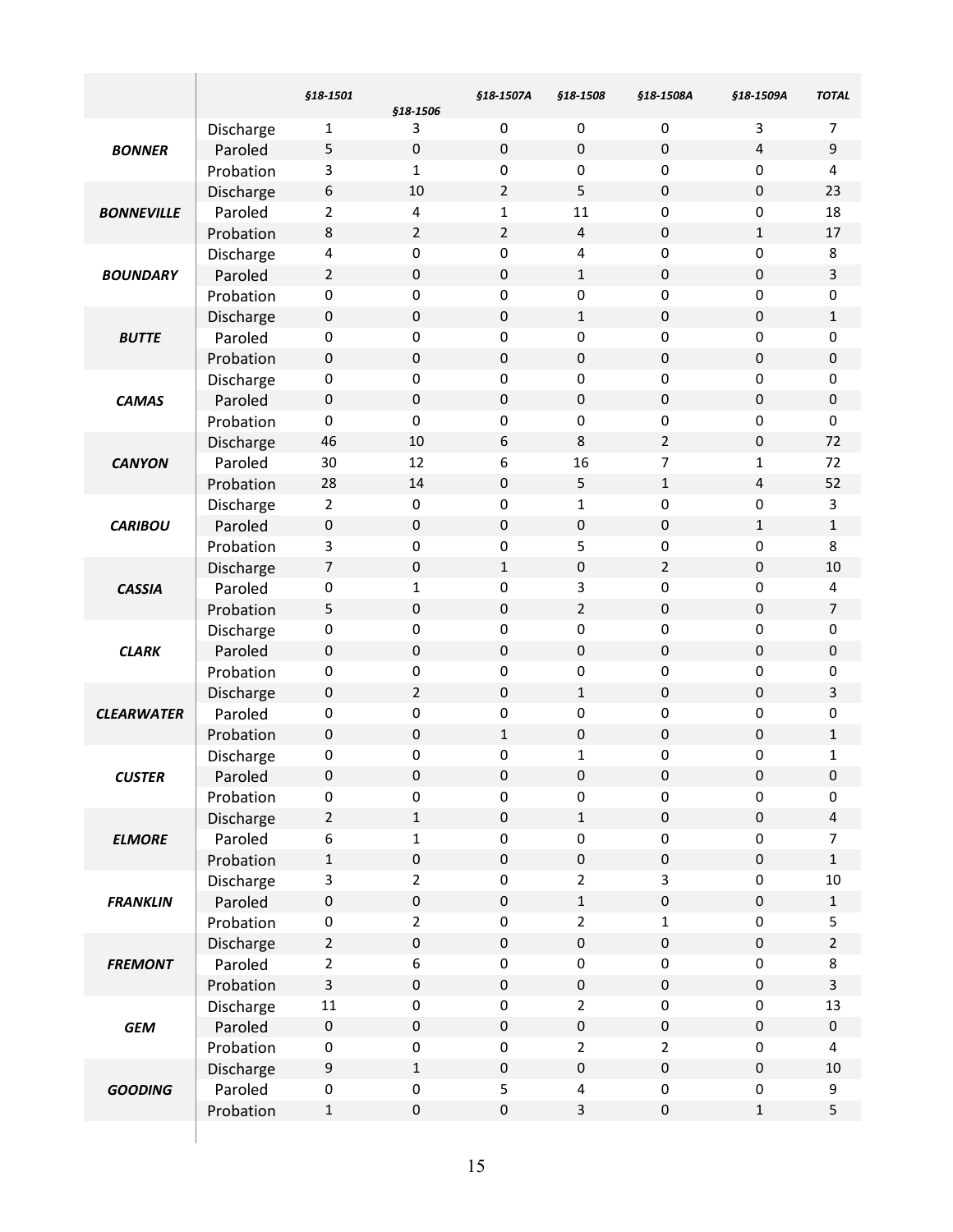|                  |                      | §18-1501                            | <b>§18-1506</b>           | §18-1507A                | §18-1508                 | §18-1508A                 | §18-1509A              | <b>TOTAL</b>                     |
|------------------|----------------------|-------------------------------------|---------------------------|--------------------------|--------------------------|---------------------------|------------------------|----------------------------------|
|                  | Discharge            | 0                                   | $\overline{2}$            | 0                        | $\overline{2}$           | $\pmb{0}$                 | $\pmb{0}$              | 4                                |
| <b>IDAHO</b>     | Paroled              | $\pmb{0}$                           | $\mathbf 0$               | $\pmb{0}$                | $\pmb{0}$                | 0                         | $\pmb{0}$              | 0                                |
|                  | Probation            | $\pmb{0}$                           | 2                         | $\pmb{0}$                | 0                        | 0                         | 0                      | 2                                |
|                  | Discharge            | $\pmb{0}$                           | $\mathbf 0$               | $\pmb{0}$                | $\pmb{0}$                | $\pmb{0}$                 | $\mathbf{1}$           | 1                                |
| <b>JEFFERSON</b> | Paroled              | $\mathsf 0$                         | 0                         | 5                        | 4                        | 0                         | $\mathbf 0$            | 9                                |
|                  | Probation            | $\mathbf{1}$                        | 5                         | $\mathbf{1}$             | 0                        | 3                         | $\pmb{0}$              | 10                               |
|                  | Discharge            | 9                                   | 9                         | 8                        | 0                        | 1                         | $\pmb{0}$              | 27                               |
| <b>JEROME</b>    | Paroled              | $\pmb{0}$                           | $\overline{\mathbf{4}}$   | 0                        | 3                        | $\pmb{0}$                 | $\mathbf 0$            | $\overline{7}$                   |
|                  | Probation            | $\overline{2}$                      | 1                         | $\pmb{0}$                | 0                        | 1                         | 0                      | 4                                |
|                  | Discharge            | 27                                  | 5                         | $\pmb{0}$                | $\overline{7}$           | $\overline{\mathbf{4}}$   | $\mathbf 0$            | 43                               |
| <b>KOOTENAI</b>  | Paroled              | 10                                  | 0                         | 1                        | 12                       | $\pmb{0}$                 | 1                      | 24                               |
|                  | Probation            | 49                                  | 10                        | $\mathbf 2$              | 3                        | $\pmb{0}$                 | $\boldsymbol{0}$       | 64                               |
|                  | Discharge            | $\pmb{0}$                           | 2                         | $\pmb{0}$                | 0                        | $\pmb{0}$                 | $\pmb{0}$              | 2                                |
| LATAH            | Paroled              | $\pmb{0}$                           | $\mathbf 0$               | $\pmb{0}$                | 0                        | $\pmb{0}$                 | $\pmb{0}$              | $\pmb{0}$                        |
|                  | Probation            | 3                                   | $\overline{2}$            | $\pmb{0}$                | 0                        | $\pmb{0}$                 | $\mathbf 0$            | 5                                |
|                  | Discharge            | $\overline{2}$                      | $\pmb{0}$                 | 0                        | $\mathbf{1}$             | $\pmb{0}$                 | $\mathbf 0$            | 3                                |
| <b>LEMHI</b>     | Paroled              | $\mathsf 0$                         | $\pmb{0}$                 | $\pmb{0}$                | 2                        | $\pmb{0}$                 | 0                      | 2                                |
|                  | Probation            | $\overline{2}$                      | $\pmb{0}$                 | 0                        | $\pmb{0}$                | $\pmb{0}$                 | $\pmb{0}$              | 2                                |
|                  | Discharge            | $\pmb{0}$                           | 0                         | 0                        | 1                        | 0                         | $\pmb{0}$              | $\mathbf 1$                      |
| <b>LEWIS</b>     | Paroled              | $\pmb{0}$                           | $\pmb{0}$                 | 0                        | $\pmb{0}$                | $\pmb{0}$                 | $\pmb{0}$              | 0                                |
|                  | Probation            | $\pmb{0}$                           | 0                         | 0                        | 0                        | 0                         | 0                      | 0                                |
|                  | Discharge            | 4                                   | $\pmb{0}$                 | 0                        | $\pmb{0}$                | $\pmb{0}$                 | $\pmb{0}$              | $\sqrt{4}$                       |
| <b>LINCOLN</b>   | Paroled              | $\mathsf 0$                         | $\pmb{0}$                 | 0                        | $\mathsf 0$              | $\mathsf 0$               | $\mathbf 0$            | 0                                |
|                  | Probation            | 1                                   | $\pmb{0}$                 | 0                        | 0                        | $\pmb{0}$                 | $\boldsymbol{0}$       | 1                                |
|                  | Discharge            | 0                                   | 1                         | $\pmb{0}$                | 2                        | $\pmb{0}$                 | 4                      | $\overline{7}$                   |
| <b>MADISON</b>   | Paroled              | $\pmb{0}$                           | $\mathbf 0$               | 3                        | $\mathbf{1}$             | 3                         | $\pmb{0}$              | $\overline{7}$                   |
|                  | Probation            | $\overline{\mathbf{4}}$             | $\pmb{0}$                 | 0                        | 0                        | $\overline{2}$            | $\overline{2}$         | 8                                |
|                  | Discharge            | 9                                   | $\mathbf 0$               | $\pmb{0}$                | $\mathbf{1}$             | $\pmb{0}$                 | $\pmb{0}$              | 10                               |
| <b>MINIDOKA</b>  | Paroled              | $\pmb{0}$                           | $\pmb{0}$                 | $\pmb{0}$                | $\pmb{0}$                | $\pmb{0}$                 | 0                      | $\pmb{0}$                        |
|                  | Probation            | 3                                   | 0                         | 0                        | $\pmb{0}$                | 5                         | 4                      | 12                               |
|                  | Discharge            | 3                                   | 4                         | 0                        | 0                        | 0                         | $\pmb{0}$              | 7                                |
| NEZ PERCE        | Paroled              | 0                                   | 0                         | 4                        | 1                        | 3                         | $\pmb{0}$              | $\bf 8$                          |
|                  | Probation            | $\mathbf{1}$<br>$\mathsf{O}\xspace$ | 4                         | $\pmb{0}$<br>$\mathbf 0$ | 0<br>$\mathsf{O}\xspace$ | $\mathbf{1}$<br>$\pmb{0}$ | $\pmb{0}$<br>$\pmb{0}$ | $\boldsymbol{6}$<br>$\mathbf{1}$ |
|                  | Discharge<br>Paroled | $\mathsf 0$                         | $\mathbf{1}$<br>$\pmb{0}$ | $\mathsf 0$              | 0                        | 5                         | $\pmb{0}$              | 5                                |
| <b>ONEIDA</b>    | Probation            | $\pmb{0}$                           | $\pmb{0}$                 | $\pmb{0}$                | $\mathsf{O}\xspace$      | $\pmb{0}$                 | $\pmb{0}$              | $\pmb{0}$                        |
|                  | Discharge            | $\mathbf{1}$                        | $\pmb{0}$                 | $\pmb{0}$                | $\mathbf{1}$             | $\pmb{0}$                 | $\pmb{0}$              | $\overline{2}$                   |
| <b>OWYHEE</b>    | Paroled              | $\mathsf{O}\xspace$                 | $\pmb{0}$                 | $\pmb{0}$                | $\pmb{0}$                | $\overline{2}$            | $\pmb{0}$              | $\overline{2}$                   |
|                  | Probation            | $\overline{2}$                      | 0                         | $\pmb{0}$                | 0                        | 0                         | $\pmb{0}$              | $\overline{2}$                   |
|                  | Discharge            | 5                                   | 5                         | $\pmb{0}$                | $\pmb{0}$                | $\mathbf 1$               | $\pmb{0}$              | 11                               |
| <b>PAYETTE</b>   | Paroled              | 0                                   | $\pmb{0}$                 | $\pmb{0}$                | $\overline{2}$           | $\pmb{0}$                 | 0                      | $\overline{2}$                   |
|                  | Probation            | $\overline{2}$                      | $\overline{2}$            | $\pmb{0}$                | $\pmb{0}$                | $\overline{2}$            | $\pmb{0}$              | $\boldsymbol{6}$                 |
|                  | Discharge            | 3                                   | 0                         | $\pmb{0}$                | 0                        | 0                         | $\pmb{0}$              | 3                                |
| <b>POWER</b>     | Paroled              | $\pmb{0}$                           | $\mathbf 0$               | $\pmb{0}$                | $\mathsf{O}\xspace$      | $\pmb{0}$                 | $\pmb{0}$              | $\pmb{0}$                        |
|                  | Probation            | $\mathsf 0$                         | $\overline{2}$            | $\mathbf{1}$             | 0                        | $\pmb{0}$                 | $\pmb{0}$              | 3                                |
|                  | Discharge            | $\pmb{0}$                           | $\mathbf 0$               | $\pmb{0}$                | $\pmb{0}$                | $\pmb{0}$                 | $\mathbf{1}$           | $\mathbf{1}$                     |
| <b>SHOSHONE</b>  | Paroled              | 6                                   | $\pmb{0}$                 | $\mathbf 1$              | 0                        | $\pmb{0}$                 | $\pmb{0}$              | $\overline{7}$                   |
|                  | Probation            | $\overline{2}$                      | $\mathsf{O}\xspace$       | $\mathbf 0$              | $\pmb{0}$                | $\pmb{0}$                 | $\pmb{0}$              | $\overline{2}$                   |
|                  |                      |                                     |                           |                          |                          |                           |                        |                                  |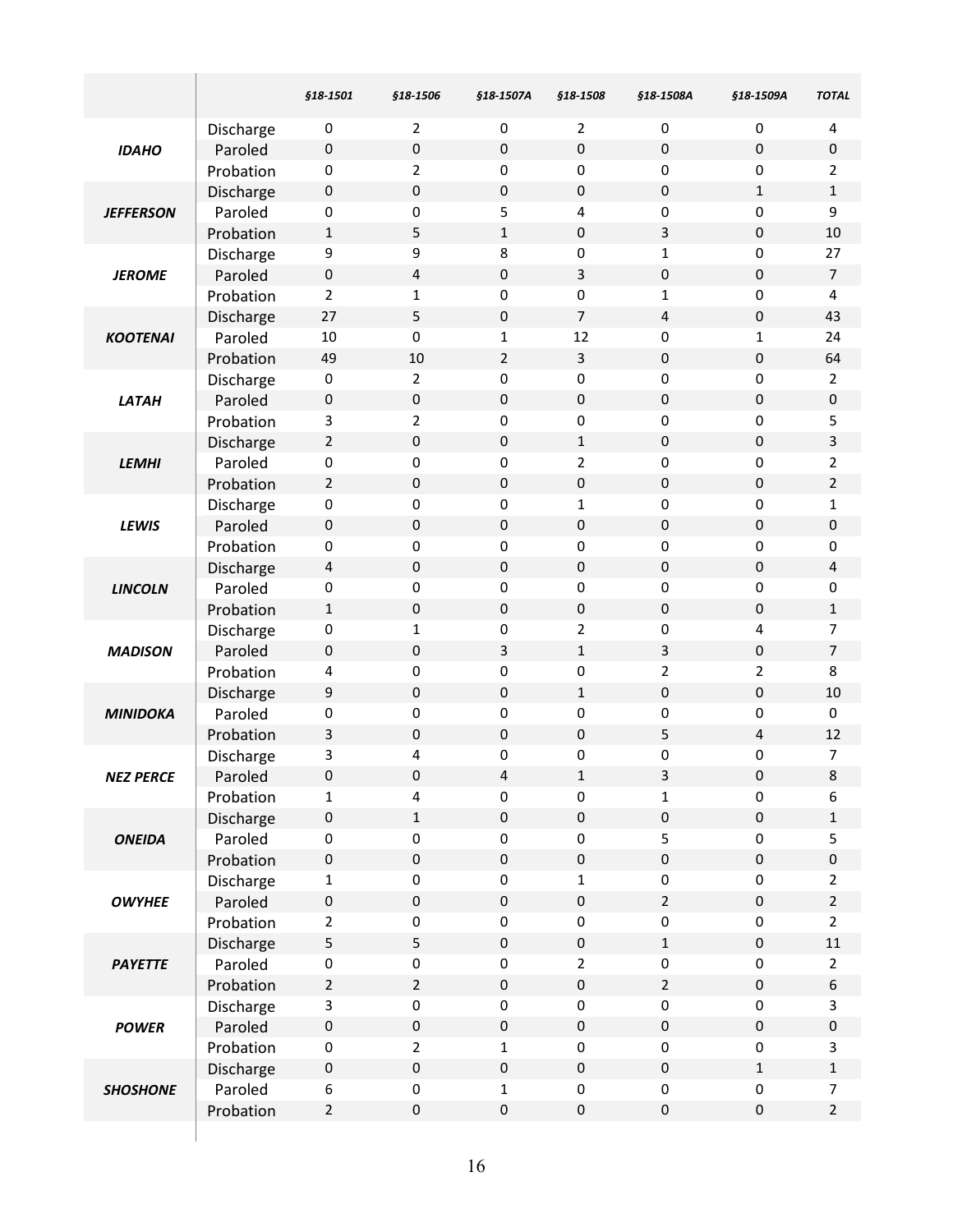|                   |           | §18-1501       | §18-1506     | §18-1507A | §18-1508       | §18-1508A   | §18-1509A      | <b>TOTAL</b>   |
|-------------------|-----------|----------------|--------------|-----------|----------------|-------------|----------------|----------------|
|                   | Discharge | 0              | 0            | 0         | $\mathbf{1}$   | 0           | 0              | 1              |
| <b>TETON</b>      | Paroled   | $\mathbf 0$    | $\mathbf 0$  | 0         | $\overline{2}$ | $\mathbf 0$ | 0              | 2              |
|                   | Probation | 0              | 0            | 0         | 0              | 0           | O              | 0              |
|                   | Discharge | $\overline{4}$ | 0            | 0         | 3              | $\mathbf 0$ | $\Omega$       | 7              |
| <b>TWIN FALLS</b> | Paroled   | $\overline{2}$ | $\mathbf{1}$ | 0         | 8              | 0           | 0              | 11             |
|                   | Probation | 11             | 3            | 0         | 18             | $\mathbf 0$ | $\mathfrak{p}$ | 34             |
|                   | Discharge | $\mathbf{1}$   | $\Omega$     | 0         | $\Omega$       | $\Omega$    | $\Omega$       | $\mathbf{1}$   |
| <b>VALLEY</b>     | Paroled   | $\Omega$       | $\mathbf 0$  | $\Omega$  | $\overline{2}$ | $\mathbf 0$ | 0              | $\overline{2}$ |
|                   | Probation | $\mathbf{1}$   | 0            | 0         | 0              | 2           | 0              | 3              |
|                   | Discharge | 0              | $\mathbf 0$  | $\Omega$  | $\Omega$       | $\mathbf 0$ | $\Omega$       | 0              |
| <b>WASHINGTON</b> | Paroled   | 0              | 0            | 0         | 0              | 0           | $\Omega$       | 0              |
|                   | Probation | 0              | $\mathbf 0$  | 0         | 0              | $\mathbf 0$ | 0              | $\mathbf 0$    |
|                   |           |                |              |           |                |             |                |                |
| <b>TOTALS</b>     |           | 569            | 238          | 71        | 258            | 88          | 56             | 1280           |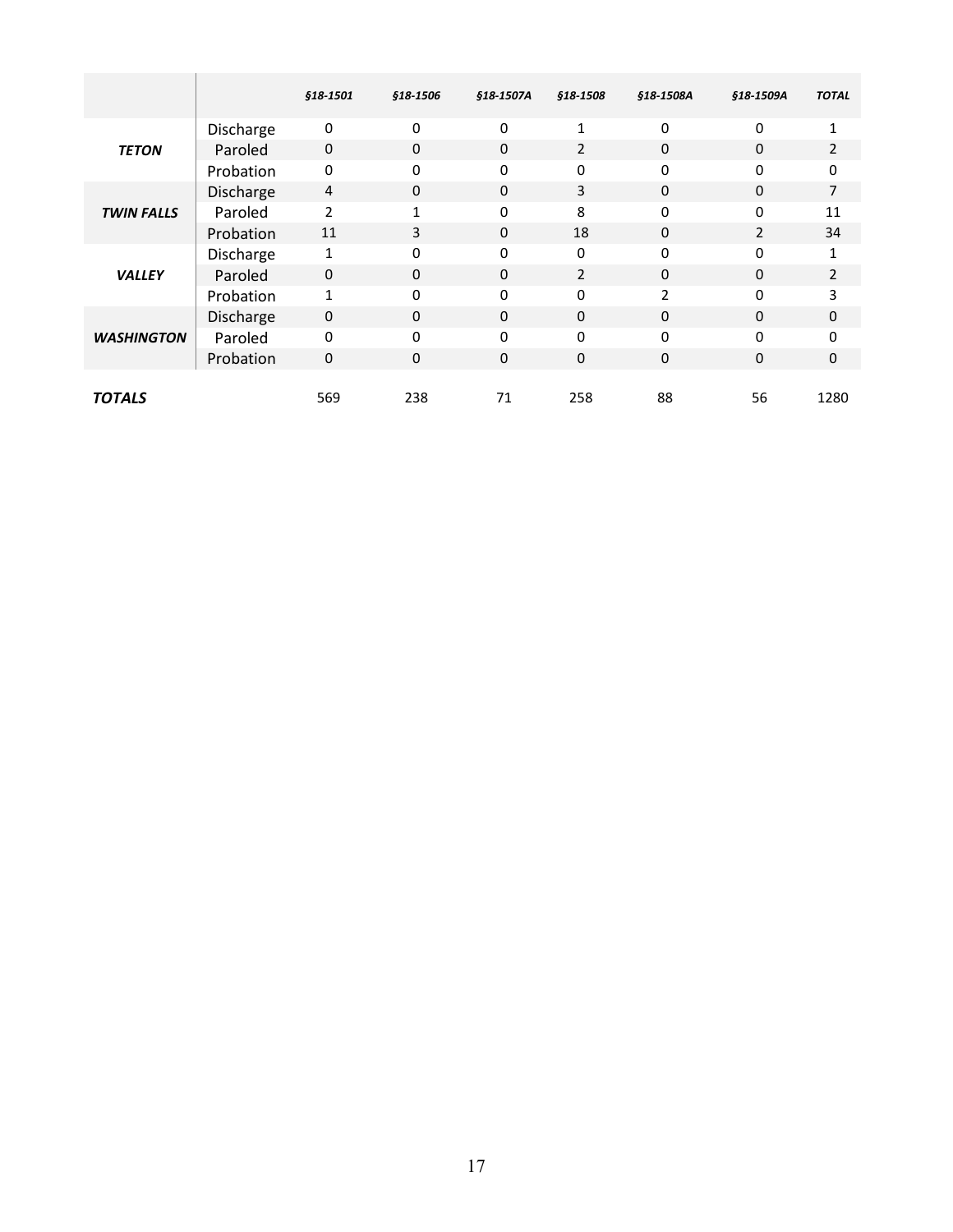#### **V. STATEWIDE CASE COMPARISON**

The total number of child sexual abuse cases filed in FY2021 was 1,033 and continues to demonstrate a steady increase year over year. The number of cases filed over the prior twelve fiscal years, along with the percentage increase/decrease, is as follows:

| <b>Fiscal Year</b><br>July 1 - June 30 | <b>Total Cases</b> | Percentage<br>Increase+ / Decrease-<br>over Prior Year |
|----------------------------------------|--------------------|--------------------------------------------------------|
|                                        |                    |                                                        |
| 2021                                   | 1,033              | $+6.2%$                                                |
| 2020                                   | 973                | +39.8%                                                 |
| 2019                                   | 696                | $+18.0%$                                               |
| 2018                                   | 590                | +24.5%                                                 |
| 2017                                   | 474                | $+3.3%$                                                |
| 2016                                   | 459                | $-8.6%$                                                |
| 2015                                   | 502                | $+2.7%$                                                |
| 2014                                   | 489                | $+16.7%$                                               |
| 2013                                   | 419                | -15.4%                                                 |
| 2012                                   | 495                | -1.4%                                                  |
| 2011                                   | 502                | $-2.3%$                                                |
| 2010                                   | 514                | $-23.2%$                                               |
| 2009                                   | 669                |                                                        |
|                                        |                    |                                                        |

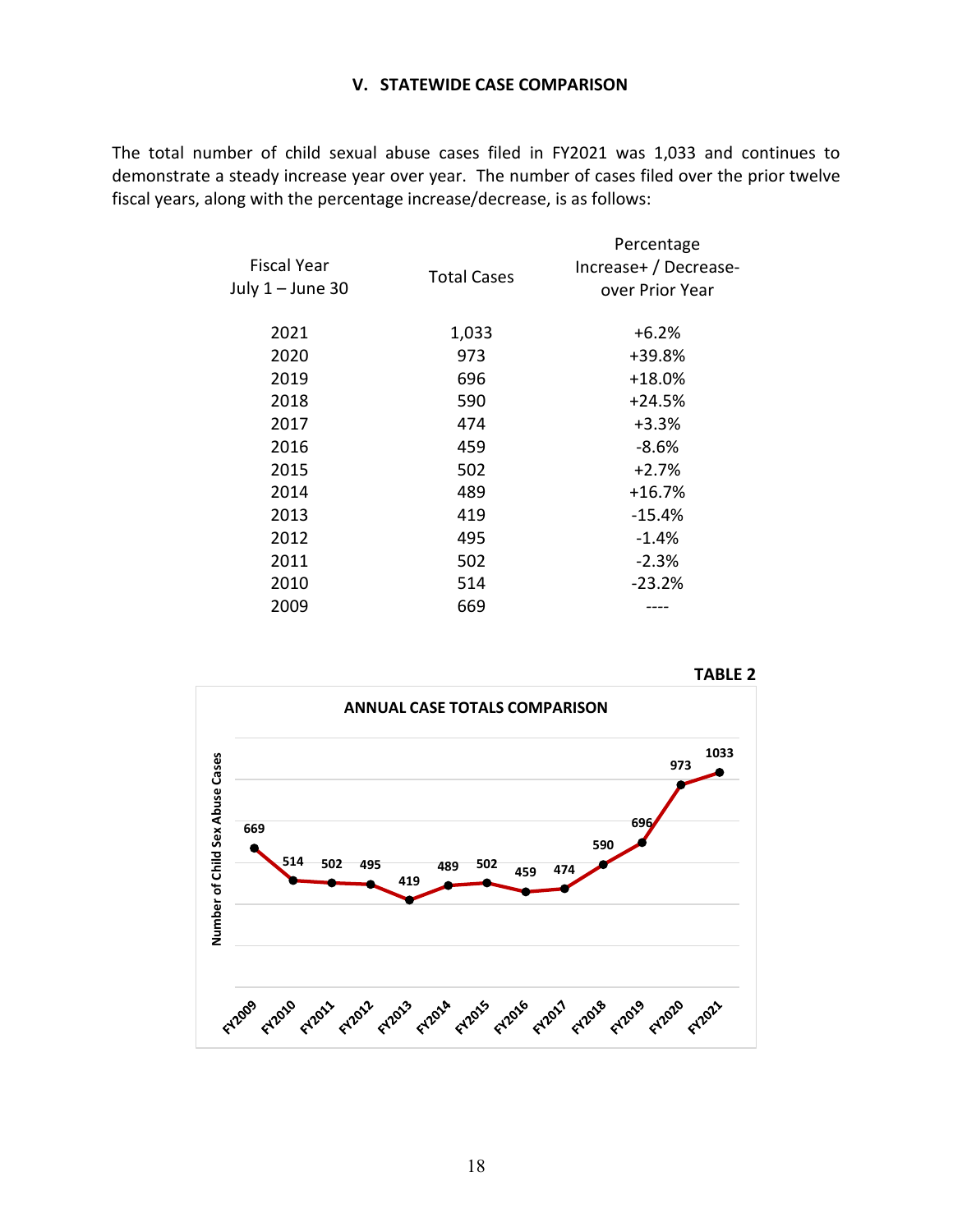### **U.S. CENSUS BUREAU POPULATION ESTIMATES IDAHO CASE FILINGS BY COUNTY – FY2021**

| ABL. |  |
|------|--|
|------|--|

| <b>COUNTY</b>                       | <b>POPULATION ESTIMATES</b><br>as of 04/01/2020 | <b>ADULT</b>    | <b>JUVENILE</b> | <b>TOTAL</b>   |
|-------------------------------------|-------------------------------------------------|-----------------|-----------------|----------------|
| <b>ADA</b>                          | 494,967                                         | 84              | 41              | 125            |
| <b>ADAMS</b>                        | 4,379                                           | 3               | $\mathbf{1}$    | 4              |
| <b>BANNOCK</b>                      | 87,018                                          | 0               | 0               | $\mathbf 0$    |
| <b>BEAR LAKE</b>                    | 6,372                                           | 0               | 0               | $\mathbf 0$    |
| <b>BENEWAH</b>                      | 9,530                                           | 4               | 0               | 4              |
| <b>BINGHAM</b>                      | 47,992                                          | 36              | 8               | 44             |
| <b>BLAINE</b>                       | 24,272                                          | $\pmb{0}$       | 0               | $\mathbf 0$    |
| <b>BOISE</b>                        | 7,610                                           | 0               | 0               | $\mathbf 0$    |
| <b>BONNER</b>                       | 47,110                                          | 93              | 8               | 101            |
| <b>BONNEVILLE</b>                   | 123,964                                         | 51              | 11              | 62             |
| <b>BOUNDARY</b>                     | 12,056                                          | 15              | $\mathbf{1}$    | 16             |
| <b>BUTTE</b>                        | 2,574                                           | 0               | $\overline{2}$  | $\overline{2}$ |
| <b>CAMAS</b>                        | 1,077                                           | 0               | 0               | $\pmb{0}$      |
| <b>CANYON</b>                       | 231,105                                         | 107             | 28              | 135            |
| <b>CARIBOU</b>                      | 7,027                                           | 11              | $\overline{7}$  | 18             |
| <b>CASSIA</b>                       | 24,655                                          | $\overline{2}$  | 4               | 6              |
| <b>CLARK</b>                        | 790                                             | $\pmb{0}$       | 0               | $\mathbf 0$    |
| <b>CLEARWATER</b>                   | 8,734                                           | 12              | $\overline{2}$  | 14             |
| <b>CUSTER</b>                       | 4,275                                           | 3               | 0               | 3              |
| <b>ELMORE</b>                       | 28,666                                          | 36              | $\overline{2}$  | 38             |
| <b>FRANKLIN</b>                     | 14,194                                          | $\overline{2}$  | $\overline{2}$  | 4              |
| <b>FREMONT</b>                      | 13,388                                          | 10              | 4               | 14             |
| <b>GEM</b>                          | 19,123                                          | 14              | 3               | 17             |
| <b>GOODING</b>                      | 15,598                                          | 13              | $\mathbf{1}$    | 14             |
| <b>IDAHO</b>                        | 16,541                                          | 0               | 0               | $\mathbf 0$    |
| <b>JEFFERSON</b>                    | 30,891                                          | 11              | $\overline{7}$  | 18             |
| <b>JEROME</b>                       | 24,237                                          | 11              | 5               | 16             |
| <b>KOOTENAI</b>                     | 171,362                                         | 76              | 4               | 80             |
| <b>LATAH</b>                        | 39,517                                          | 0               | $\mathbf{1}$    | $\mathbf{1}$   |
| <b>LEMHI</b>                        | 7,974                                           | 11              | 0               | 11             |
| <b>LEWIS</b>                        | 3,533                                           | 1               | 0               | 1              |
| <b>LINCOLN</b>                      | 5,127                                           | 3               | $\mathbf{1}$    | 4              |
| <b>MADISON</b>                      | 52,913                                          | 0               | 0               | $\mathbf 0$    |
| <b>MINIDOKA</b><br><b>NEZ PERCE</b> | 21,613                                          | 22              | 14              | 36             |
| <b>ONEIDA</b>                       | 42,090                                          | 43<br>$\pmb{0}$ | 3<br>0          | 46<br>0        |
| <b>OWYHEE</b>                       | 4,564<br>11,913                                 | 8               | 0               | 8              |
| <b>PAYETTE</b>                      |                                                 | 15              | 0               | 15             |
| <b>POWER</b>                        | 25,386                                          | 4               | 0               | 4              |
| <b>SHOSHONE</b>                     | 7,878<br>13,169                                 | 4               | $\overline{2}$  | 6              |
| <b>TETON</b>                        | 11,630                                          | 0               | $\mathbf{1}$    | $\mathbf{1}$   |
| <b>TWIN FALLS</b>                   | 90,046                                          | 95              | 16              | 111            |
| <b>VALLEY</b>                       | 11,746                                          | 14              | 0               | 14             |
| <b>WASHINGTON</b>                   | 10,500                                          | 40              | 0               | 40             |
| <b>TOTALS</b>                       | 1,839,106                                       | 854             | 179             | 1,033          |